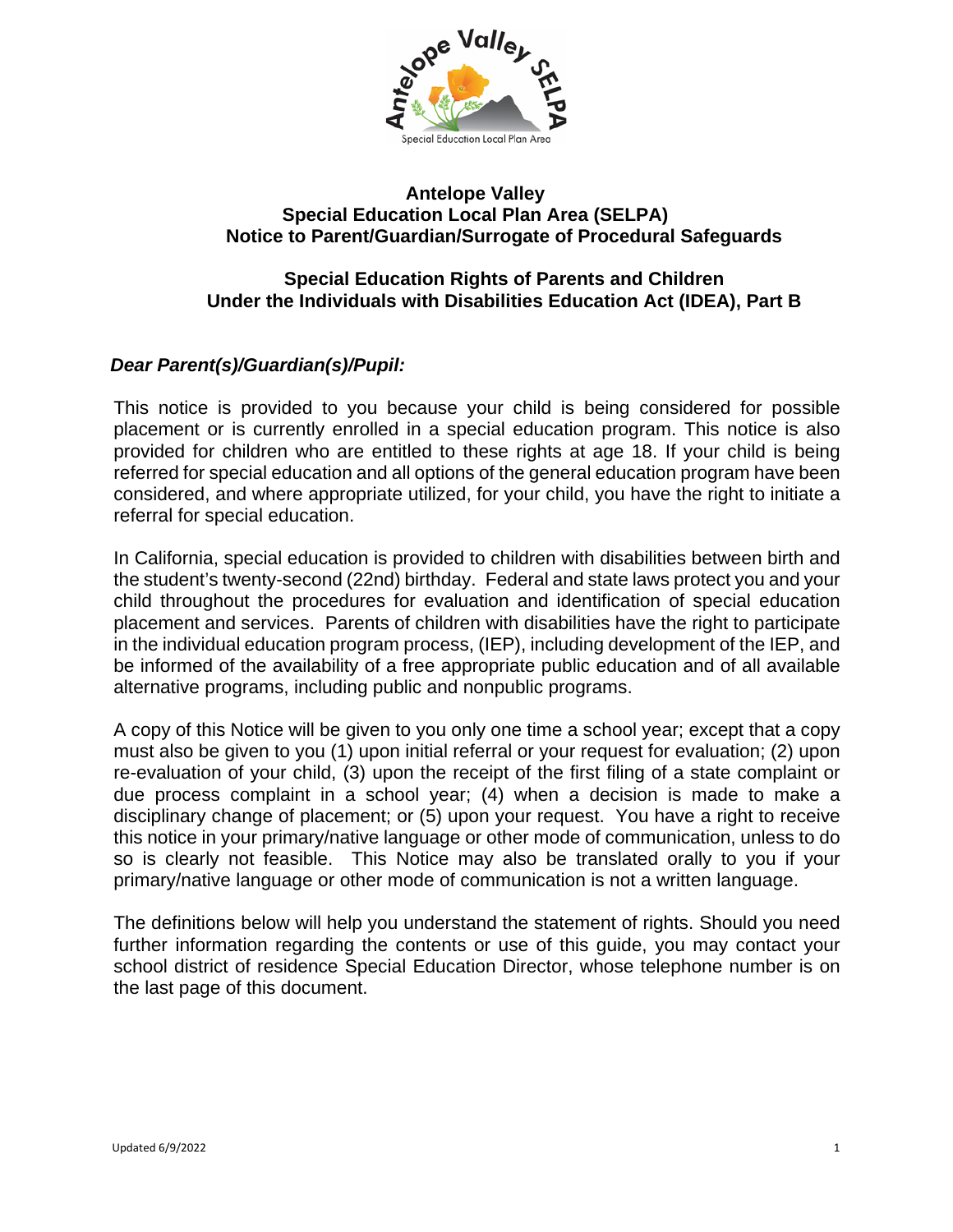

#### *Definitions*

**Special Education** means specially designed instruction at no cost to parent, to meet the unique needs of a child with a disability, including instruction conducted in the classroom, in the home, in hospitals and institutions, and in other settings, and instruction in physical education.

**Related Services** means transportation and such developmental, corrective and supportive services that may be required to assist a child with a disability to benefit from special education, including the early identification and assessment of disabling conditions. Related services may also include:

- 1. Speech-Language pathology and audiology services.
- 2. Interpreting services.
- 3. Psychological Services.
- 4. Physical and Occupational Therapy.
- 5. Recreation, including therapeutic recreation.
- 6. Counseling services, including rehabilitation counseling.
- 7. Orientation and mobility services.
- 8. School health services and school nurse services.
- 9. Medical services for diagnostic or evaluation purposes only.
- 10.Social work services.
- 11.Parent counseling and training.

*Children with Disabilities*: The Individuals with Disabilities Education Act ("IDEA") defines "children with disabilities" as including children with intellectual disabilities, hearing impairments including deafness, speech or language impairments, visual impairments including blindness, emotional disturbance, orthopedic impairments, autism, traumatic brain injury, other health impairments or specific learning disabilities, and who, by reason thereof, need special education and related services.

**Evaluation:** An assessment of your child using various tests and measures will be conducted per Education Code sections 56320-56339 and 20 U.S.C. section 1414(a), (b) and (c) to determine whether your child has a disability and the nature and extent of special and related services needed by your child for his/her educational benefit. The assessment tools are individually selected for your child and are administered by competent professionals employed by the local educational agency. Testing and evaluation materials and procedures will be selected and administered so as not to be racially, culturally, or sexually discriminatory. The materials or procedures will be provided and administered in your child's native language or mode of communication, unless it is clearly not feasible to do so.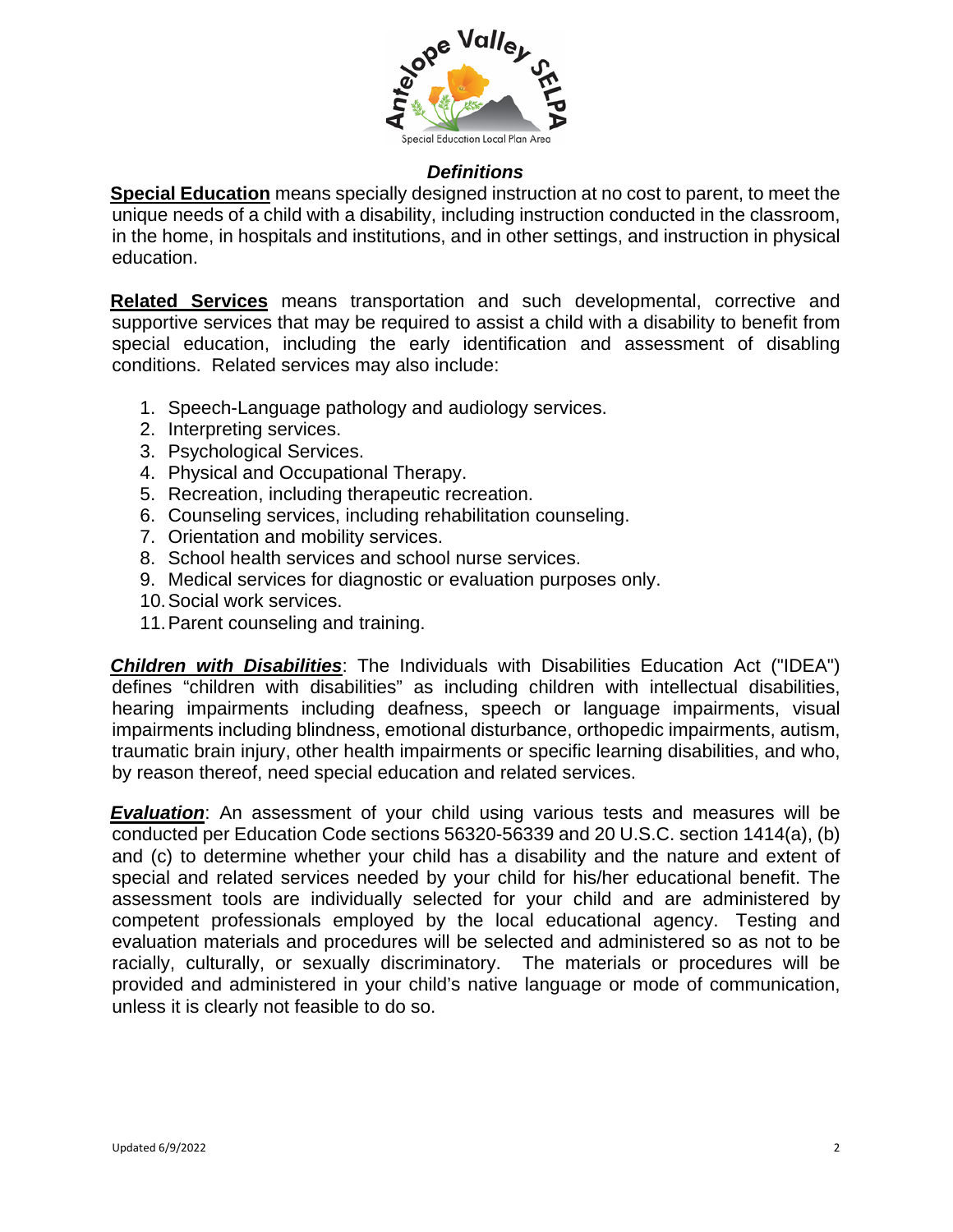

**Free Appropriate Public Education ("FAPE")**: An education that: (1) is provided at public expense, under public supervision and direction, and without charge to you; (2) meets the standards of the California Department of Education; and (3) is provided in conformity with a written individualized education program developed for your child to confer an educational benefit and to be implemented in a preschool, elementary or secondary school program.

**Individual Education Program ("IEP")**: A written document developed by your child's IEP team that includes at least all of the following: (1) present levels of academic achievement and functional performance; (2) measurable annual goals; (3) a statement of the special educational and related services and supplementary aids and services, based on peer-reviewed research to the extent practicable, to be provided to the child; (4) an explanation of the extent to which the child will not participate with non-disabled children in the general education programs; (5) the projected date for initiation and the anticipated duration, frequency and location of the programs and services included in the IEP; and (6) appropriate objective criteria, evaluation procedures, and schedules for determining, on at least an annual basis, whether the child is achieving his or her goals.

*Least Restrictive Environment ("LRE")*: To the maximum extent appropriate, children with disabilities will be educated with children who are not disabled, and special classes, separate schooling, or other removal of children with disabilities from the general education program will occur only when the nature or severity of the disability is such that education in regular classes with the use of supplementary aids and services cannot be achieved satisfactorily.

*Local Educational Agency ("LEA")*: This term includes a school district, County Office of Education ("COE"), a Special Education Local Plan Area ("SELPA"), or a charter school participating as a member of a SELPA.

*Notification of Majority Rights*: Your child has the right to receive all information about his/her educational program and to make all decisions when he/she reaches the age of eighteen unless determined incompetent by state law and procedures. Non-conserved adults are presumed under the laws of the State of California to be competent.

**Parent:** The definition of parent includes: (1) person having legal custody of a child; (2) an adult student for whom no guardian or conservator has been appointed; (3) a person acting in place of a natural or adoptive parent, including a grandparent, stepparent, or other relative with whom the child lives; (4) a parent surrogate; and (5) a foster parent, if the authority of a natural parent to make education decisions on the child's behalf has been specifically limited by court order.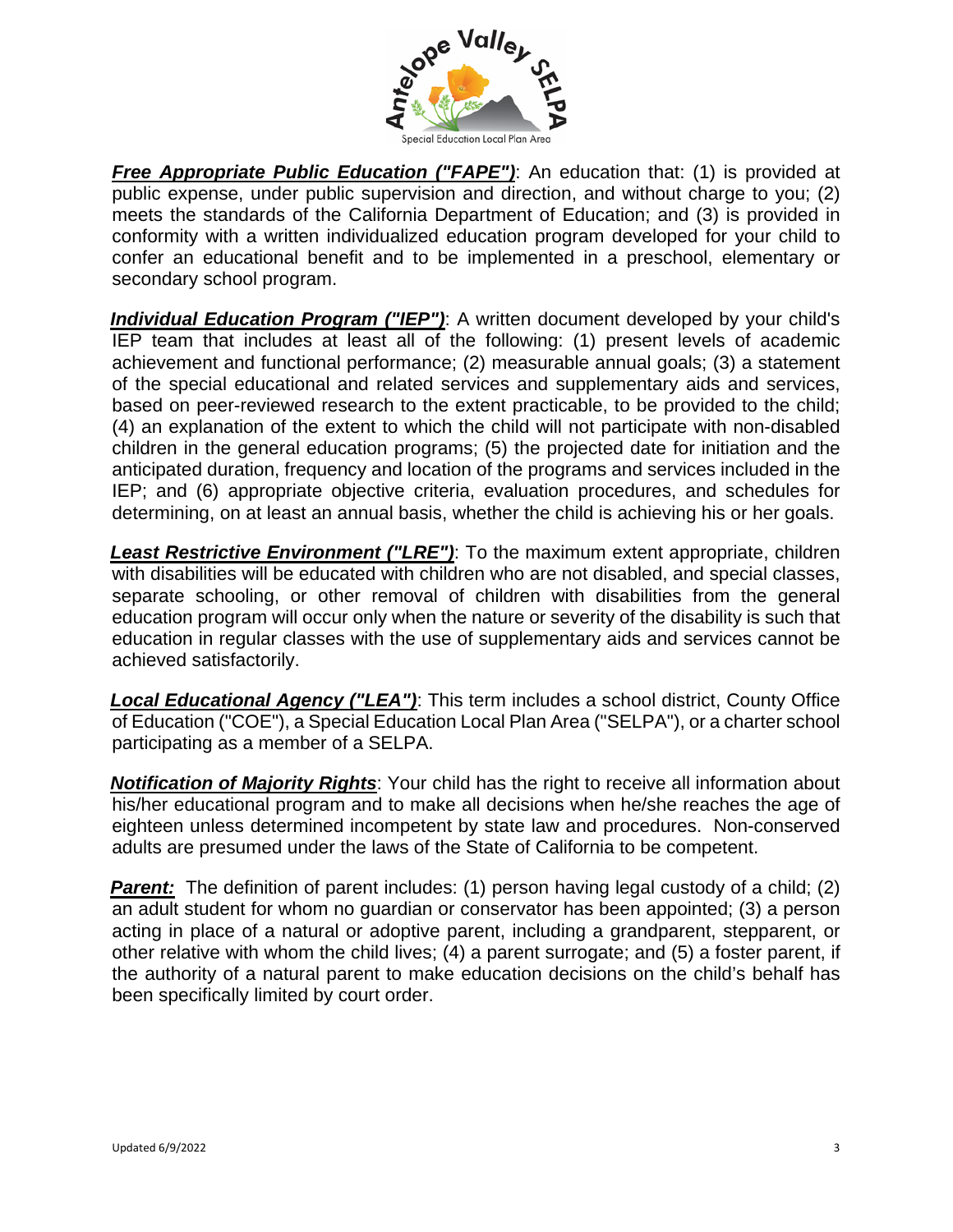

# *When may I access Educational Records, and how do I do so?*

All parents or guardians of children enrolled in California public schools have the right to inspect records under the Family Educational Rights and Privacy Act ("FERPA") and the California Education Code.

Educational records are those records that are directly related to your child and maintained by a school district, agency, or institution that collects, maintains, or uses personally identifiable information, or from which information is obtained. Both federal and state laws further define an educational record as any item of information directly related to an identifiable pupil, other than directory information, which is maintained by a school LEA, or required to be maintained by an employee in the performance of his duties whether recorded by handwriting, print, tapes, film, microfilm, computer or by other means. Educational records do not include informal personal notes prepared and kept by a school employee for his/her own use or the use of a substitute. If records contain information about more than one child, you have access only to that portion of the record pertaining to your child.

Personally identifiable information may include: (1) the name of the child, the child's parent or other family member; (2) the address of the child; (3) a personal identifier such as the child's social security number, student number, or court file number; (4) a list of personal characteristics or other information that would make it possible to identify the child with a reasonable certainty.

Additionally, parents of a child with disabilities have the right to: (1) inspect and review all educational records regarding the identification, evaluation, and educational placement of the child and the provision of a FAPE to the child; and (2) receive a response from the LEA to reasonable requests for explanations and interpretations of the records. A parent also has the right to have his or her representative inspect and review the child's records, subject to the requirements of FERPA. The LEA may presume that a parent has authority to inspect and review records relating to his or her child unless the LEA has been advised that the parent does not have the authority to do so under applicable state laws governing such matters as guardianship, separation, and divorce. These rights transfer to a nonconserved pupil who is eighteen years old or attending an institution of post-secondary education.

The custodian of records at each school site is the principal of the school. The custodian of records for the school district is listed on the last page of this document. Educational records may be kept at the school site or the district office, but a written request for records at either site will be treated as a request for records from all sites. The custodian of records will provide you with a list of the types and locations of pupil records (if requested). Three years after a student exits a program, the special education records will be destroyed.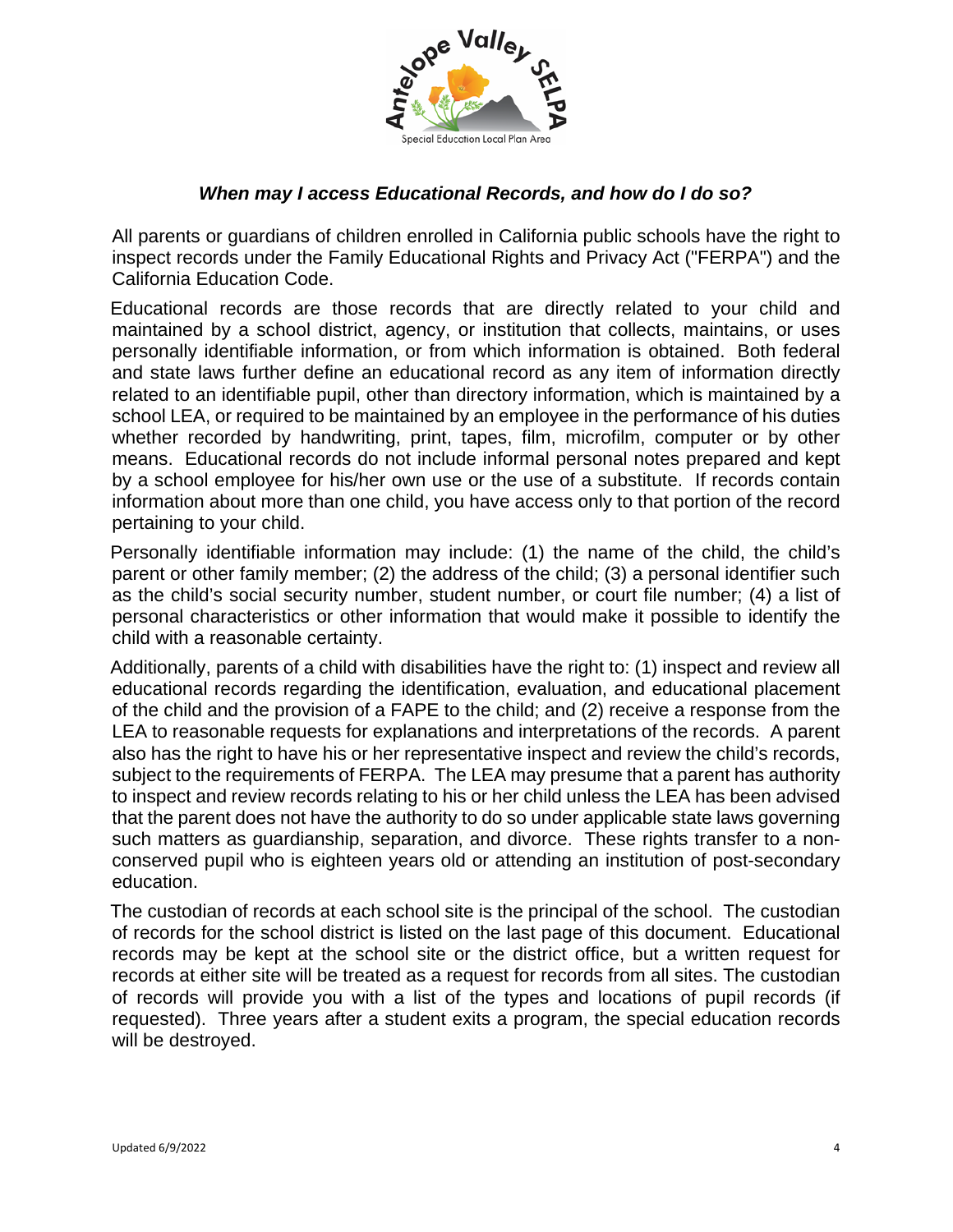

Each LEA must protect the confidentiality of personally identifiable information at collection, storage, disclosure and destruction stages. One official at each LEA must assume responsibility for ensuring the confidentiality of any personally identifiable information. All persons collecting or using personally identifiable information must receive training or instructing regarding the state's policies and procedures under the IDEA and FERPA. Each LEA must maintain, for public inspecting, a current listing of the names and positions of those employees who may have access to personally identifiable information.

The custodian of records will limit access to your child's educational records to those persons authorized to review the educational record, including you, your child who is at least sixteen years old or who has completed the 10th grade, individuals who have been authorized by you to inspect the records, school employees who have a legitimate educational interest in the records, post-secondary institutions designated by your child, and employees of federal, state, and local education agencies. In all other instances, access will be denied unless you have provided written consent to release the records or the records are released pursuant to a court order or other applicable law. The LEA must keep a log indicating the time, name and purpose for access by individuals other than school district employees and parents.

Parent consent is not required before personally identifiable information is released to officials of participating agencies for purposes of meeting a requirement of the IDEA, except under the following circumstances: (1) before identifiable information is released to officials of participating agencies providing or paying for transition services; and (2) if the child is in, or is going to go to, a private school that is not located in the same school district in which parents reside, parent consent must be obtained before any personally identifiable information about the child is released between officials in the school district where the private school is located and officials in the school district in which parents reside.

A review and/or copies of educational records will be provided five (5) business days after a request is made. A fee for copies, but not the cost to search and retrieve, is determined by LEA policy and will be charged, unless charging the fee would effectively deny you access to your child's educational records. Once a complete copy of the records has been provided, a fee will be charged for additional copies of the same records.

If you believe that information in the education records collected, maintained or used by the LEA is inaccurate, misleading or violates the privacy or other rights of the child, you may request in writing that the LEA amend the information. If the LEA agrees with your request, the record will be amended and you will be informed within a reasonable time after receipt of the request.

Should the LEA refuse to make the amendment requested within 30 days, the LEA will notify you of the right to a hearing to determine whether the challenged information is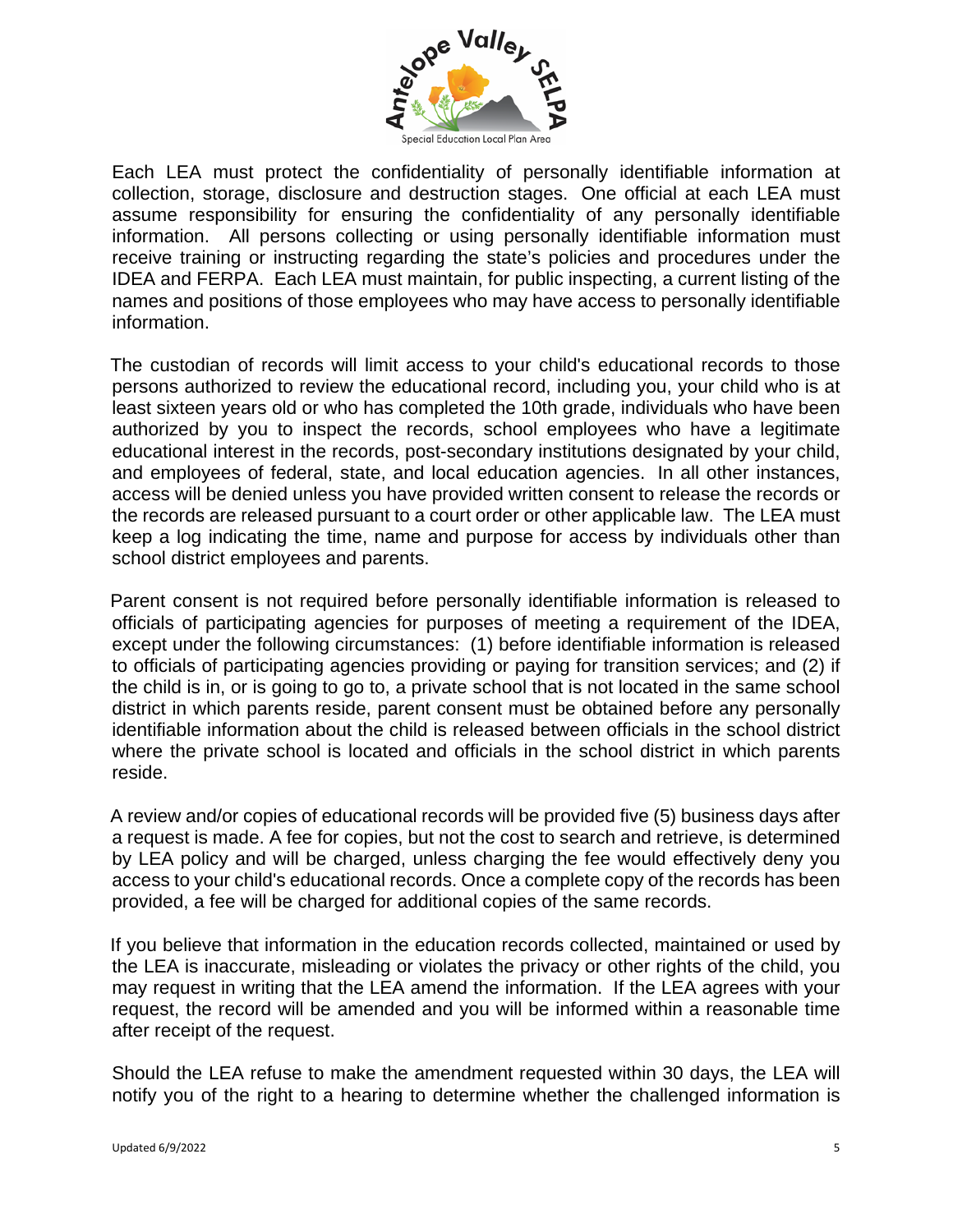

inaccurate, misleading, or otherwise in violation of the privacy or other rights of your child. If you request a hearing, the LEA will provide a hearing, within a reasonable time, which must be conducted according to the procedures for such hearings under FERPA.

If it is decided by the governing board after the hearing that the record will not be amended, you have a right to provide what you believe is a corrective written statement, which will be permanently attached to the contested record. This statement will be attached if the contested record is disclosed to any party.

# *May I audio record an IEP Meeting?*

The parents, guardian or LEA has the right to audio record the proceedings of the IEP team meetings. The IEP team must be notified of the desire to record the IEP at least 24 hours prior to the meeting. If the intent to audio record the meeting is initiated by the LEA, and the parent objects or refuses to attend the IEP meeting because of the audio record, the meeting shall not be audio recorded. Parents have the right to inspect, review and, at times, amend the audio recordings.

# *What is, and how may I obtain an Independent Educational Evaluation?*

An independent educational evaluation ("IEE") is an assessment conducted by a qualified examiner who is not employed by the LEA providing an education to your child, but satisfies the same requirements of the California Department of Education ("CDE") and the LEA. If you disagree with the results of a recent assessment conducted by the LEA, and make that disagreement known to the LEA, you have the right to request and possibly obtain an IEE for your child at public expense from a qualified person.

If you request an IEE at public expense, the LEA must either: (1) file a complaint for due process against you to prove that its assessment is appropriate; or (2) ensure that the IEE is provided to you at public expense, unless the LEA demonstrates in a due process hearing that the IEE obtained by you did not meet the LEA's criteria. If the LEA proves at a due process hearing that its assessment is appropriate, you still have the right to an IEE, but not at public expense.

Public expense means that the public agency either pays for the full cost of the evaluation or ensures that the evaluation is otherwise provided at no cost to you. Your LEA has information available for you about where such an IEE may be obtained and the LEA's criteria for IEEs, which must be provided to you upon request for an IEE. You may be entitled to only one IEE at public expense each time the LEA conducts an assessment with which you disagree.

If you obtain an assessment at private expense and provide a copy of it to the LEA, the results of the assessment must be considered by the IEP team with respect to the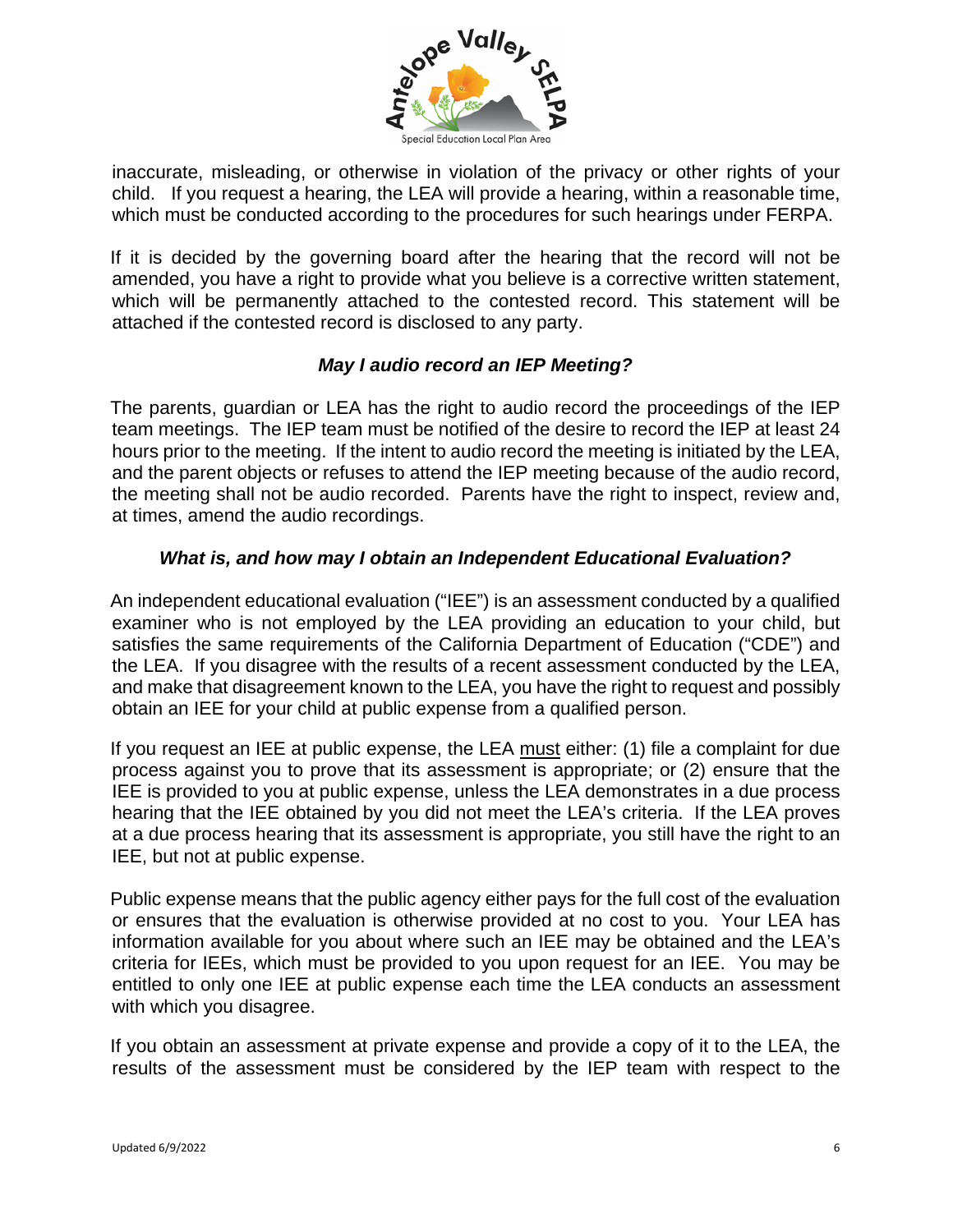

provision of a FAPE to your child. The privately funded assessment may also be introduced at a due process hearing regarding your child.

If the school district observes your child in his or her classroom during an assessment, or if the school district procedures provide for in-class observations, an equivalent opportunity must be provided for any independent educational evaluation in the current and any proposed educational placement.

If you propose a publicly-financed placement of your child in a nonpublic school, the LEA will have an opportunity to observe the proposed placement and the pupil in the proposed placement, if the pupil has already been unilaterally placed in the non-public school by the parent or guardian.

# *What is Prior Written Notice and when will I receive it?*

An LEA is responsible for informing you, in writing, whenever it proposes or refuses to initiate a change in the identification, assessment, or educational placement of your child or the provision of a free appropriate public education to the child. The LEA must provide written notice to parents of this proposal or refusal within a reasonable time. This notice, if not previously provided to the parent, will also be provided upon the LEA's receipt of a parent's request for a due process hearing. The notice must be written in understandable language and be provided in your native language or other mode of communication, unless it is clearly not feasible to do so. If your native language or mode of communication is not a written language, the LEA must ensure that the notice is translated orally or by other means, that you understand the notice, and that there is written evidence that these requirements have been met. You may elect to receive this notice by electronic mail communication, if your LEA makes that option available.

The written notice will include:

- A description of the actions proposed or refused by the LEA with an explanation of why the agency proposed or refused to take the action and a description of other actions considered and why those options were rejected.
- A description of each assessment procedure, test, record, or report the LEA used as a basis for the proposal or refusal.
- A description of other options considered by the IEP team and the reason why those options were rejected.
- A description of any other factors, which are relevant to the LEA's proposal or refusal.
- Notice that parents can obtain copies or assistance in understanding their rights and procedural safeguards from the Special Education Director of their child's district of residence, the SELPA Director, or the CDE in Sacramento.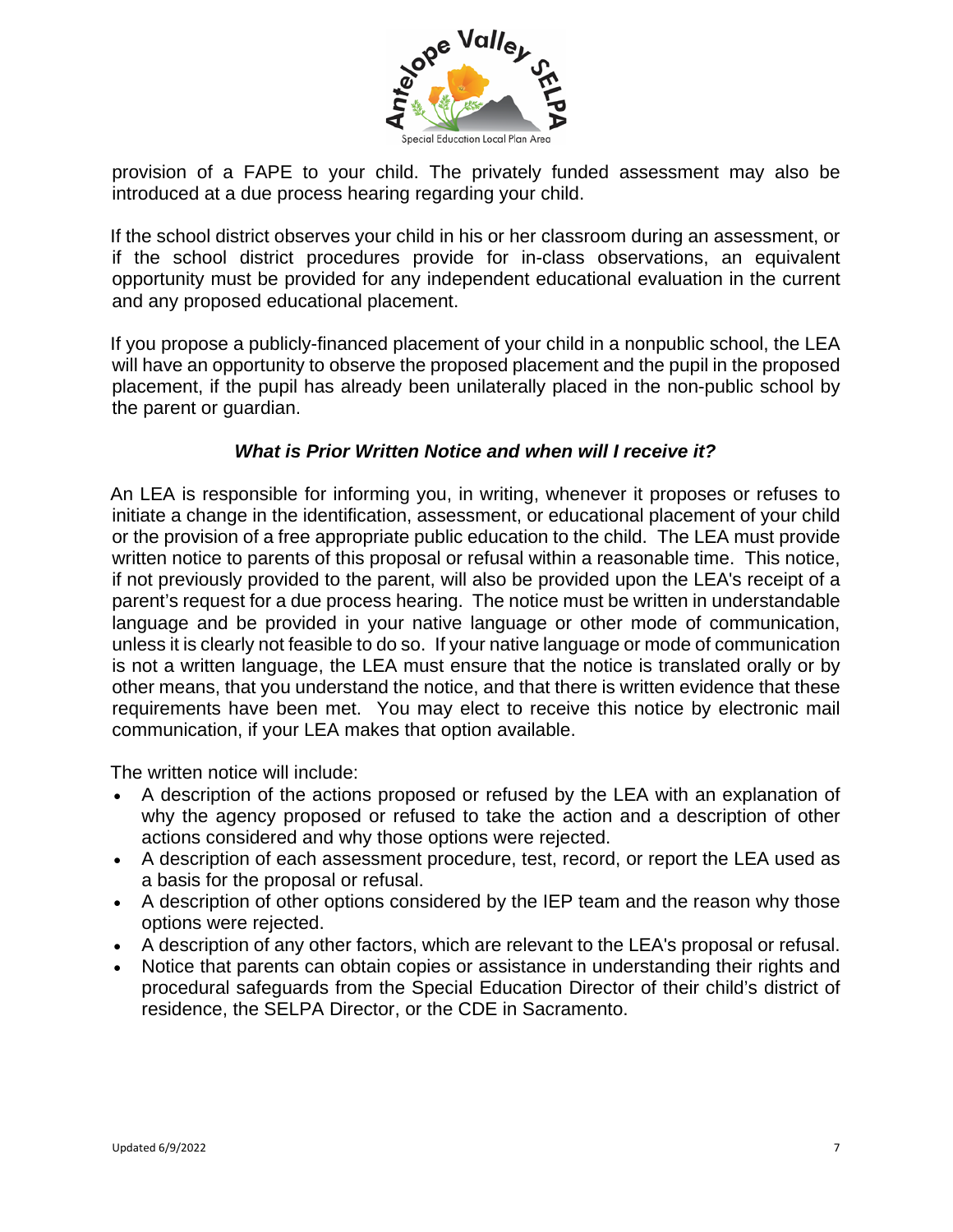

# *What constitutes Parental Consent and when is it required?*

The LEA must get informed parental consent, as described above, before assessing and/or providing special education and related services to your child. The LEA must make reasonable efforts to obtain a parent's informed consent before an initial assessment or reassessment of a child. If you refuse to consent to an initial assessment or a reassessment, the LEA may, but is not required to, use due process procedures to obtain your consent for the assessment.

Your consent for the initial evaluation does not imply or grant consent for special education placement and/or services. After the initial evaluation is completed, a meeting will be held to review and discuss the evaluation(s). If special education placement and/or services are recommended at this meeting, the team will request your consent for placement and/or services at that time.

If you refuse to consent to an initial IEP offer of placement and/or services, or if you fail to respond to a request offering such services, the LEA may not use the due process procedures described below to challenge your refusal to consent for placement and/or services. However, if the LEA offers initial placement and services, and if you do not consent to placement and/or services, the LEA will not be considered to be in violation of the requirement to make available a FAPE to your child. The LEA will also not be required to convene an IEP team meeting or develop an IEP when such consent is not provided after the LEA's request.

The school district will also request your informed consent for all reevaluations of your child and will not conduct a reevaluation unless you fail to respond to requests for your consent.

Parental consent is not required before reviewing existing data as part of an assessment, or administering a test or other assessment that is administered to all children (unless consent is required of parents of all children before that test or assessment).

If your child is home schooled or placed in private school at your own expense, and you do not provide consent to, or fail to respond to a request to provide consent to an initial assessment or reassessment, the LEA may not use due process procedures to override your consent. In that case, the LEA is not required to consider the child as eligible for services.

You may consent in writing to the receipt of some components of your child's IEP, and those components of the IEP must be implemented by the LEA. If the LEA determines that the remaining component(s) of your child's IEP to which you do not consent is/are necessary to provide a FAPE to the child, the LEA must initiate a due process hearing.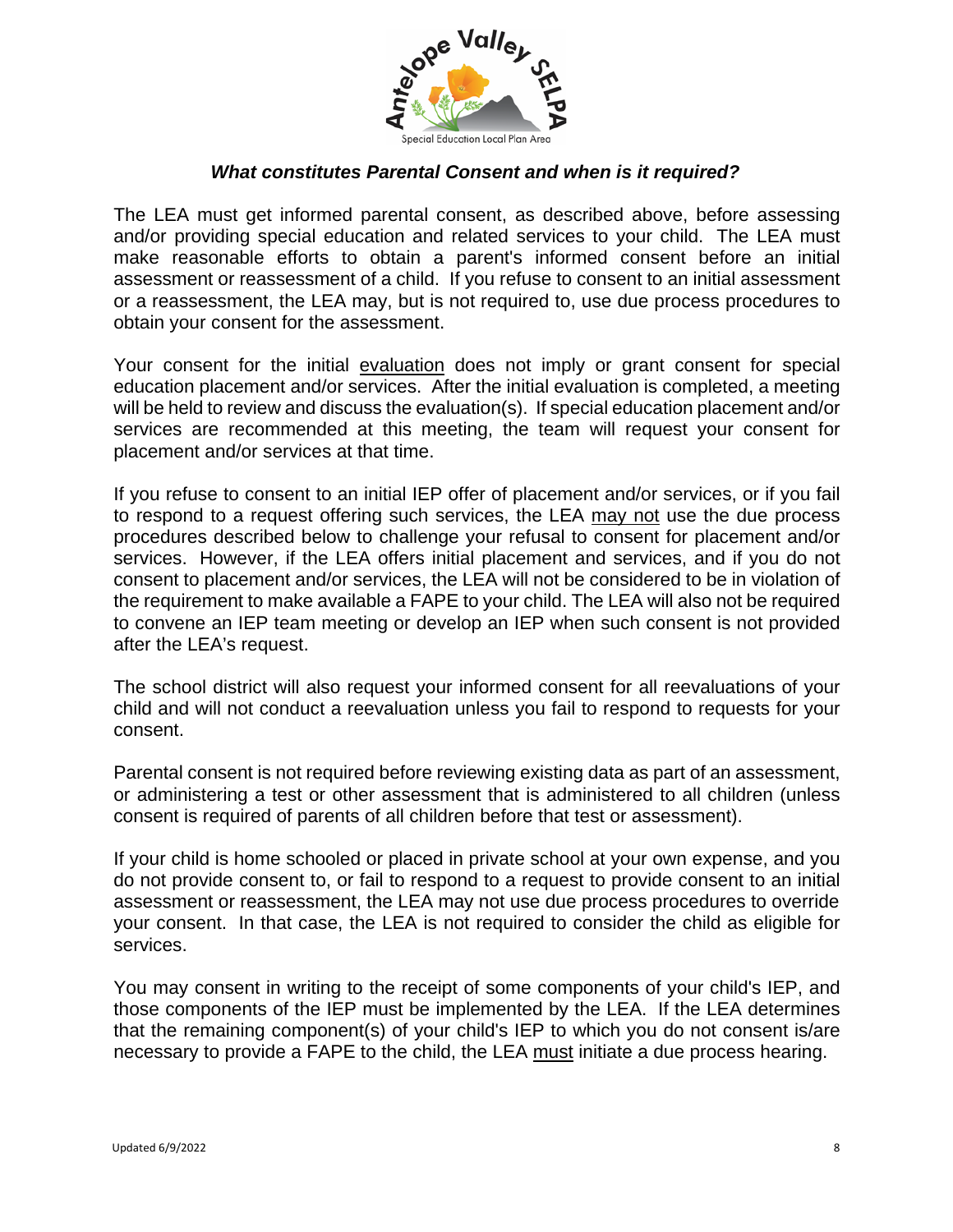

Finally, your informed consent need not be obtained in the case of a reassessment of your child, if the LEA can demonstrate through a due process hearing that it has taken reasonable measures to obtain your consent and you have failed to respond.

# *Am I Allowed to Change My Mind Later and Revoke Consent?*

If, at any time subsequent to the initial provision of special education and related services, the parent of a child revokes consent in writing for the continued provision of special education and related services, the school district or charter school:

- May not continue to provide special education and related services to the child, but must provide prior written notice before ceasing the provision of special education and related services;
- May not use the mediation procedures or the due process procedures in order to obtain agreement or a ruling that the services may be provided to the child;
- Will not be considered to be in violation of the requirement to make FAPE available to the child because of the failure to provide the child with further special education and related services; and
- Is not required to convene an IEP Team meeting or develop an IEP for the child for further provision of special education and related services.

If the parent revokes consent in writing for their child's receipt of special education services after the child is initially provided special education and related services, the school district or charter school is not required to amend the child's education records to remove any references to the child's receipt of special education and related services because of the revocation of consent. This provision applies when a parent refuses all special education services. If a parent disagrees with some services but not all, the issues need to be resolved through the due process procedures.

# *If I have a complaint about my child's educational program, how do I raise it?*

When you have a concern about your child's education, it is important that you contact your child's teacher or school administrator or district administrator to talk about your child and any problems you see. Staff in your school district or SELPA may answer questions about your child's education, your rights, and procedural safeguards. Also, when you have a concern, this informal conversation often solves the problem and helps to maintain open communication. You may ask the school district administrator to resolve disputes through mediation or an alternative dispute resolution (ADR) process known as a Facilitated IEP (FIEP), which are less adversarial than a due process hearing. The positive structure of the FIEP may assist you and the district in resolving the concerns or problems you see. The mediation process is voluntary and may not be used to delay your right to a due process hearing.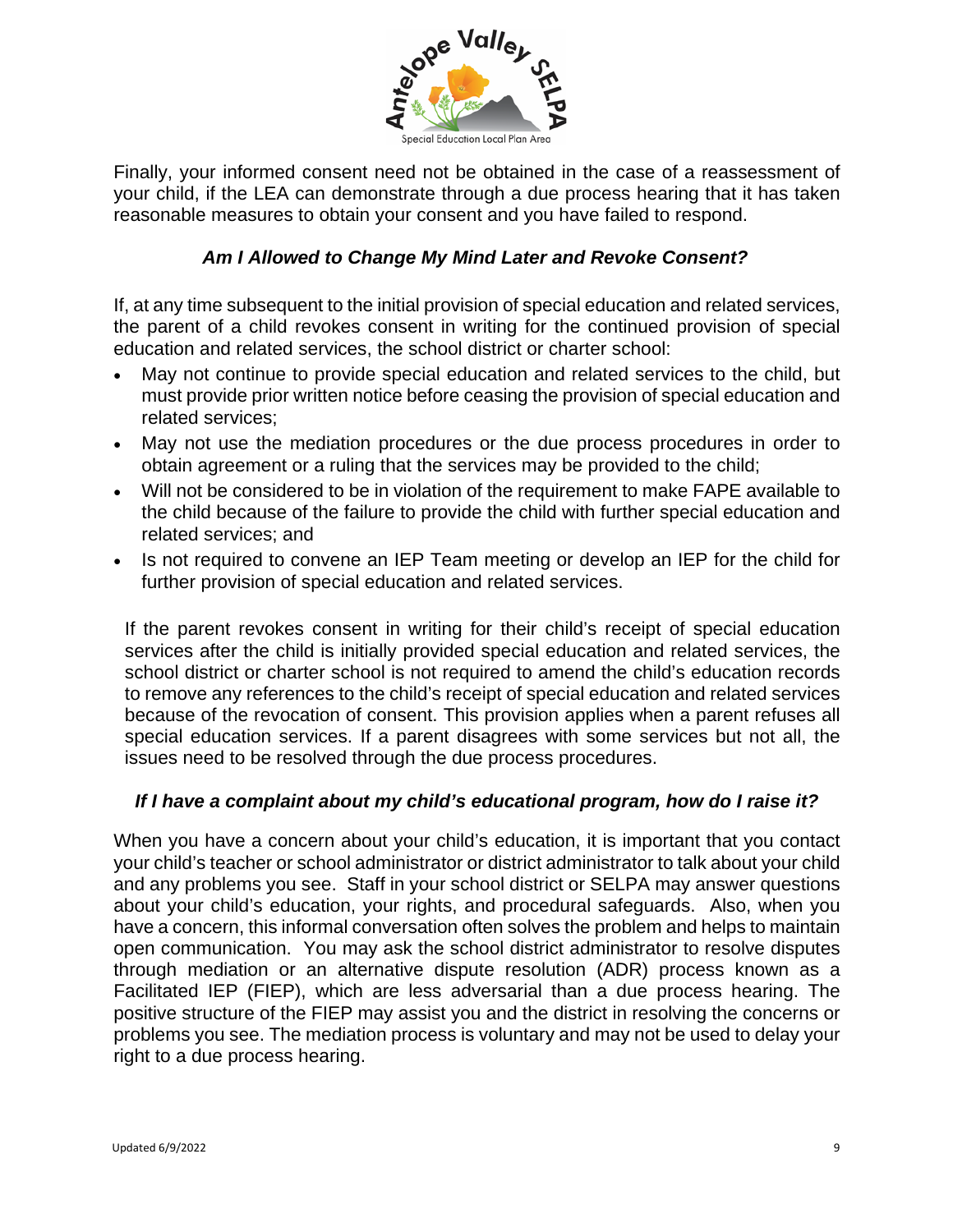

# *What is a Facilitated IEP?*

A facilitated IEP is one that is developed by a collaborative team whose members share responsibility for the meeting process and results. The decision-making is managed through the use of facilitation skills. This allows the IEP team to build and improve strong relationships among the team and to reach true consensus with the focus of the meeting on the students' needs.

# *What is a compliance complaint and what are my rights related to a compliance complaint?*

Compliance complaints allege a violation of the law under the IDEA or California special education law. The complaint must: (1) be in writing; (2) contain a statement that the LEA has violated a law or regulation under the IDEA or California Education Code counterparts; (3) contain the facts which support the allegation; (4) contain a signature and contact information of the complainant; and (5) if alleging a violation against a single child, must contain: (a) the name and address of the child (or available contact information for a homeless child); (b) the name of the school the child is attending; (c) a description of the nature of the problem and facts relating to the problem; and (d) a proposed resolution to the extent known.

**District/LEA Level Compliance Complaint:** The Antelope Valley SELPA encourages you to file your complaint regarding special education issues directly with your LEA in order for the LEA to quickly address your concerns in an informal and efficient manner. The LEA has established confidential procedures for the filing of these complaints and will meet with you to investigate your complaint in a timely manner and attempt to resolve any concerns. The Compliance Officer will assist you in resolving any complaint of discrimination against the district, its employees or contractors, and students. The Compliance Officer is also able to assist you in preparing your complaint in writing and to provide the information required by law. The Compliance Officer will refer you to other agencies responsible for the investigation and resolution of complaints when appropriate.

**State Level Compliance Complaint:** Any individual or organization may also file a compliance complaint with the California Department of Education alleging that the LEA has not complied with state laws or regulations. You may contact the following to file a compliance complaint:

> **California Department of Education Special Education Division Procedural Safeguards Referral Service 1430 N Street, Suite 2401 Sacramento, CA 95814 Phone (800) 926-0648 FAX (916) 327-3704**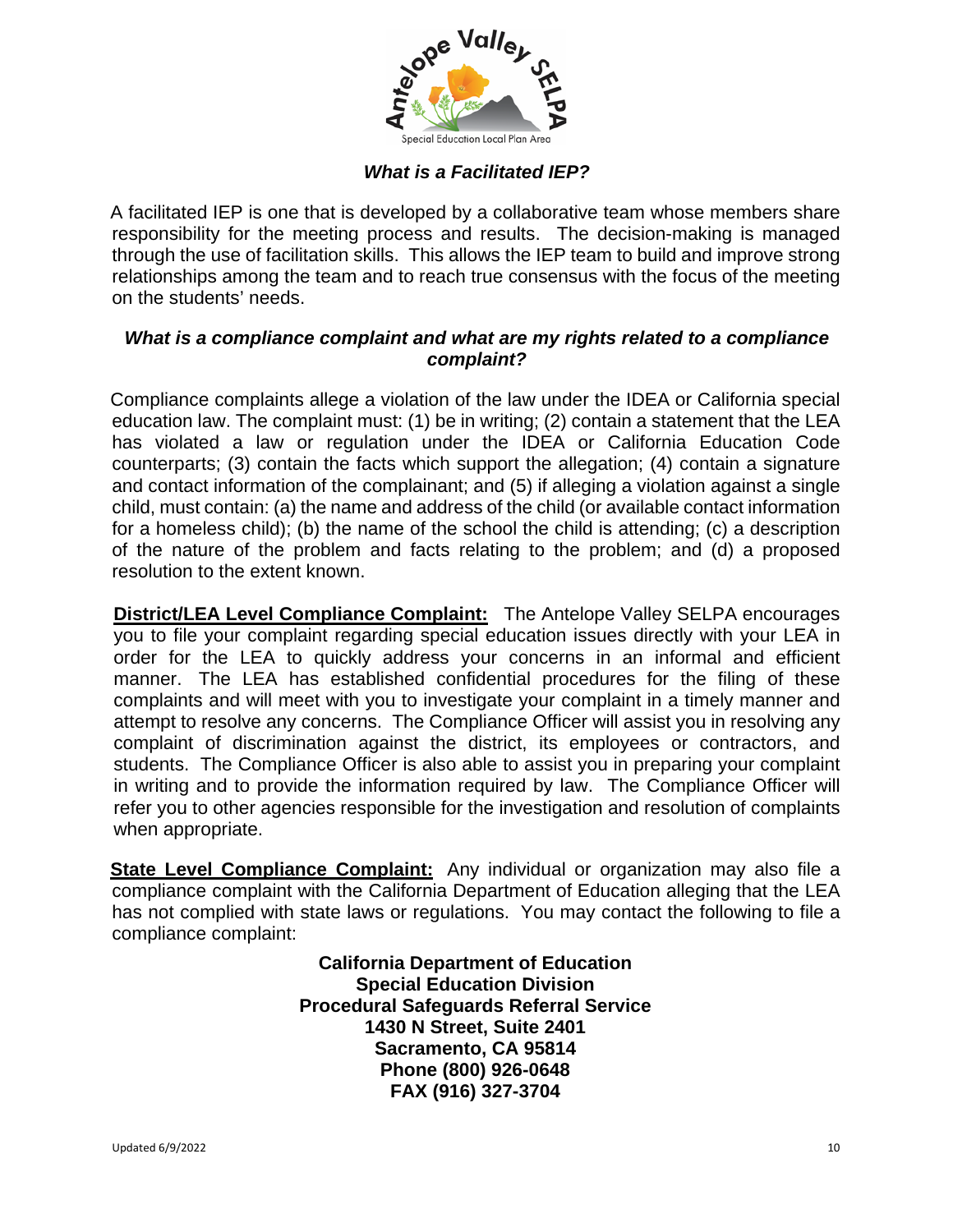

This office at CDE is also able to assist you in preparing your complaint in writing and to provide the information required by law. The Compliance Officer will refer you to other agencies responsible for the investigation and resolution of complaints when appropriate.

Compliance complaints filed with the CDE must be filed within **one** year from the date you knew or had reason to know of the facts that were the basis for the complaint. You must also forward a copy of the complaint to the LEA at the same time that you file the complaint with the CDE.

Within sixty (60) days after your complaint is filed, the CDE will: (1) carry out an independent on-site investigation, if necessary; (2) give you the opportunity to submit additional information, either orally or in writing, about the allegations in the complaint; (3) provide the LEA with the opportunity to respond to the complaint, including a proposal to resolve the complaint; (4) provide an opportunity for you and the LEA to agree voluntarily to engage in mediation; (5) review all relevant information and make an independent determination as to whether the LEA is violating a requirement of the IDEA and/or related state law; and (6) issue a written decision to you and the LEA that addresses each allegation in the complaint and contains findings of fact and conclusions, and the reasons for the final decision.

# *What is a "mediation-only" request submitted to CDE?*

In California, mediation is voluntary. You may request a "mediation only" meeting with the Office of Administrative Hearings. "Mediation only" means you are asking for mediation without asking for a due process hearing. Mediation is an informal proceeding conducted in a non-adversarial manner. If you request a mediation-only, you and the school district will receive a notice that mediation has been scheduled and

the notice will contain the time, date, and location of the mediation as well as the name, address, and phone number of a knowledgeable and impartial mediator assigned to the case.

The mediation must be scheduled within 15 days of the Office of Administrative Hearings receipt of the request. Attorneys cannot attend mediation-only. However, you or the school district may be accompanied and advised by non-attorney representatives. Statements made by you and the school district are confidential and may not be used in a due process hearing or court action. Any agreement reached during the mediation must be in writing and signed by all parties.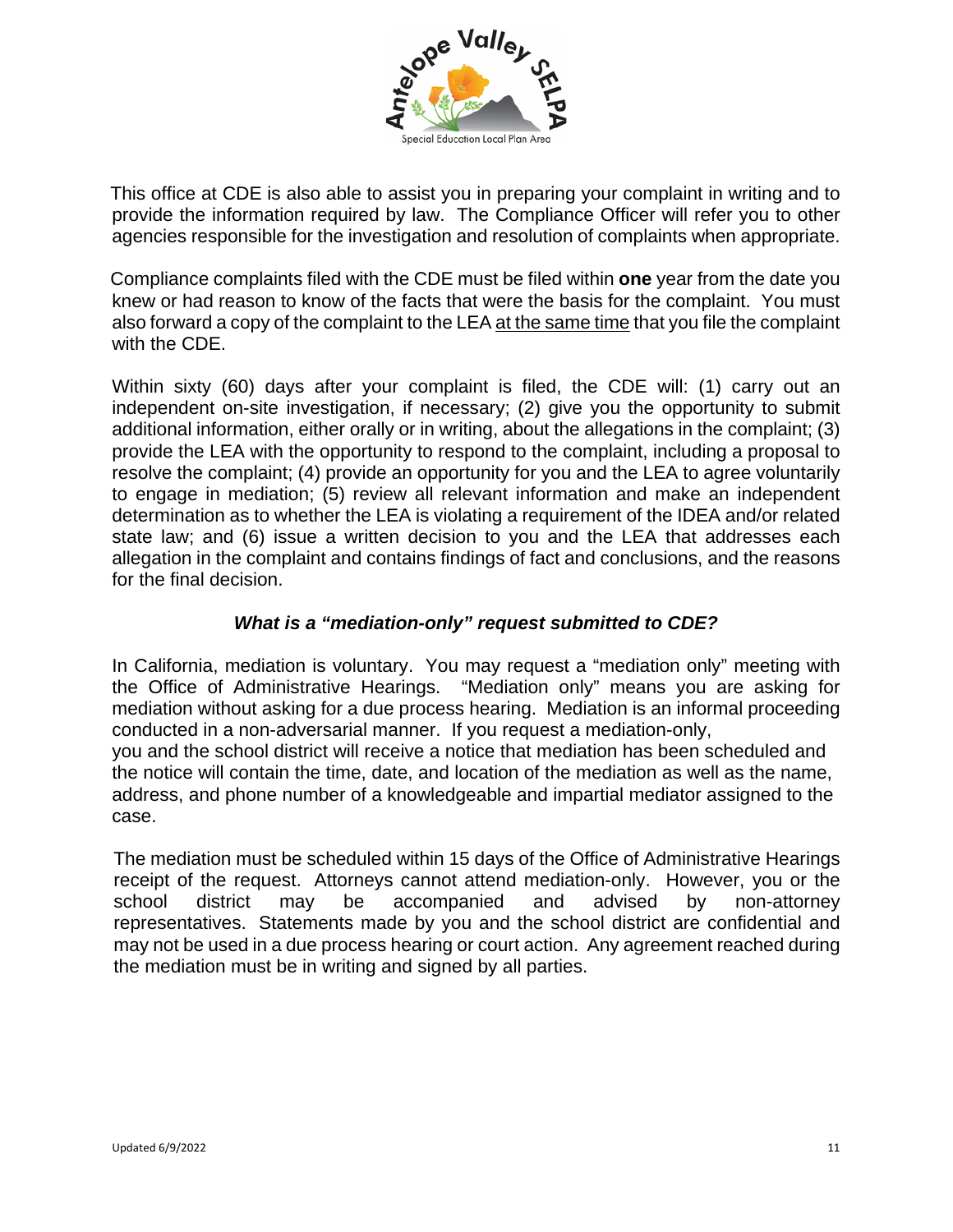

Requests for "Mediation Only" should be sent to:

# **Office of Administrative Hearings ("OAH") Attn: Special Education Division 2349 Gateway Oaks Drive, Suite 200 Sacramento, CA 95833-4231 Phone (916) 263-0880 FAX (916) 263-0890**

# *What is a request for a due process hearing and what are my rights related to it?*

A due process hearing is a formal proceeding presided over by an administrative law judge, which is similar to a court action. The hearing can be initiated by you or the LEA when there is a disagreement over a proposal or a refusal to initiate or change the identification, evaluation or educational placement of your child, the provision of a FAPE to your child, or a dispute over the availability of an appropriate program for your child. Requests for a due process hearing should be sent to:

#### **Office of Administrative Hearings ("OAH") Attn: Special Education Division 2349 Gateway Oaks Drive, Suite 200 Sacramento, CA 95833-4231 Phone (916) 263-0880 FAX (916) 263-0890**

The request for a due process hearing must be filed within *two* years from the date you knew or had reason to know of the facts that were the basis for the hearing request. This timeline does not apply to you if you were prevented from requesting a due process hearing earlier because the LEA: (1) misrepresented that it had resolved the problem which is the basis of your request; or (2) withheld information from you relating to the information contained in this notice. The LEA must inform you of any free or low-cost legal or other relevant services available in the area if you request that information, or if either you or the LEA files a due process complaint.

Your due process hearing complaint **must** include the following information: (1) your child's name; (2) your child's address (or, in the case of a homeless child, the available contact information); (3) the name of the school your child attends; (4) a description of the problem relating to the proposed initiation or change, including specific facts about the problem; and (5) proposed resolution to the problem to the extent it is known to you. You must provide the LEA with a copy of your request for due process. You (or the LEA) may not have a due process hearing until a due process hearing complaint that contains all of the information outlined above is filed.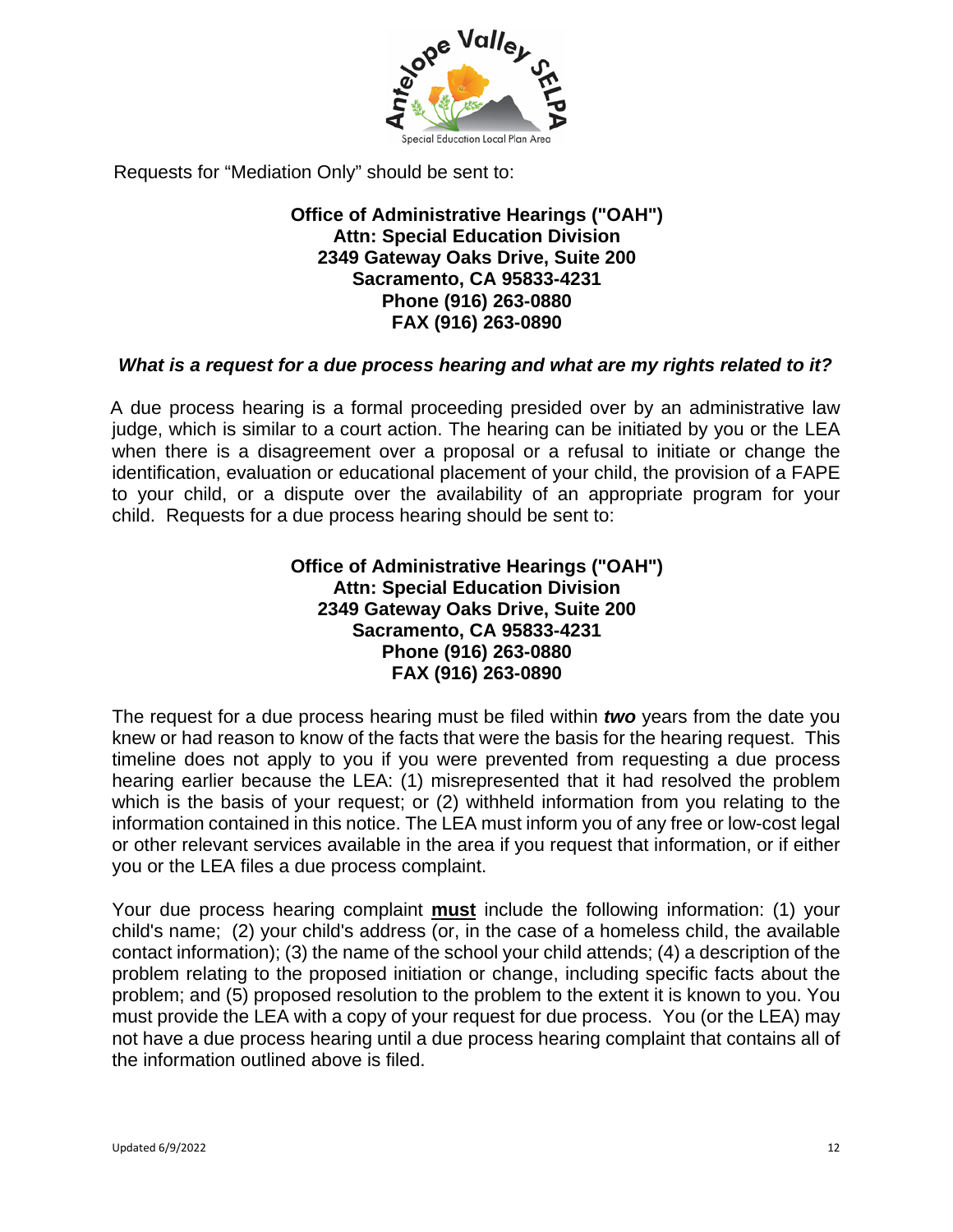

The complaint will be deemed sufficient to meet the above requirements unless, within fifteen days of the date that the party who received the complaint notifies the hearing officer and the other party that it believes the complaint does not meet the requirements listed above. Within five days of receiving notice that the receiving party believes the complaint is insufficient, OAH must decide if the due process complaint meets the requirements listed above and they will notify you and the LEA in writing if it is insufficient. If OAH determines that a due process complaint is insufficient, the party may have the opportunity to file a new complaint that meets the requirements listed above.

If you file a request for a due process hearing, within 10 days of receiving the complaint, the LEA must send you a response that specifically addresses the issues raised in your complaint. Within 15 days of receiving your request for due process, the LEA must convene a meeting with you, the relevant member(s) of your child's IEP team who have specific knowledge of the facts identified in the due process hearing request, and a LEA representative who has decision-making authority, to discuss a resolution to the issues raised. The meeting will not include the LEA's attorney, unless you are accompanied by an attorney.

Except where you and the LEA have both agreed, in writing, to waive the resolution process or to use mediation, your failure to participate in the resolution meeting will delay the timelines for the resolution process and due process hearing until you agree to participate in a meeting. If the LEA fails to hold the resolution meeting within 15 days of receiving notice of your complaint or fails to participate in the resolution meeting, you may seek the intervention of a hearing officer to begin the due process hearing timeline described below.

If an agreement is reached at the resolution session, the agreement must be memorialized in writing and signed by both you and the LEA representative. After signing, both you and the LEA have 3 business days to void the agreement. If the LEA has not resolved the due process complaint to your satisfaction within 30 days of the receipt of the due process complaint (during the time period for the resolution process), the due process hearing may occur, and the applicable timeline for issuing a final decision begins. If the LEA is unable to obtain your participation in the resolution meeting after reasonable efforts have been made and documented, the LEA may, at the conclusion of the 30-day period, request that the hearing officer dismiss your complaint.

You and the LEA may agree, at any time prior to or during the due process hearing to participate in a mediation of the dispute. An impartial mediator will be appointed by OAH at no cost to either party. Mediation extends OAH's timeline to render its decision; however, mediation is not intended to deny or delay your right to a hearing, or any other rights.

If the issues which gave rise to the request for due process are not resolved by the resolution session or mediation, OAH must hold a hearing, reach a final decision on the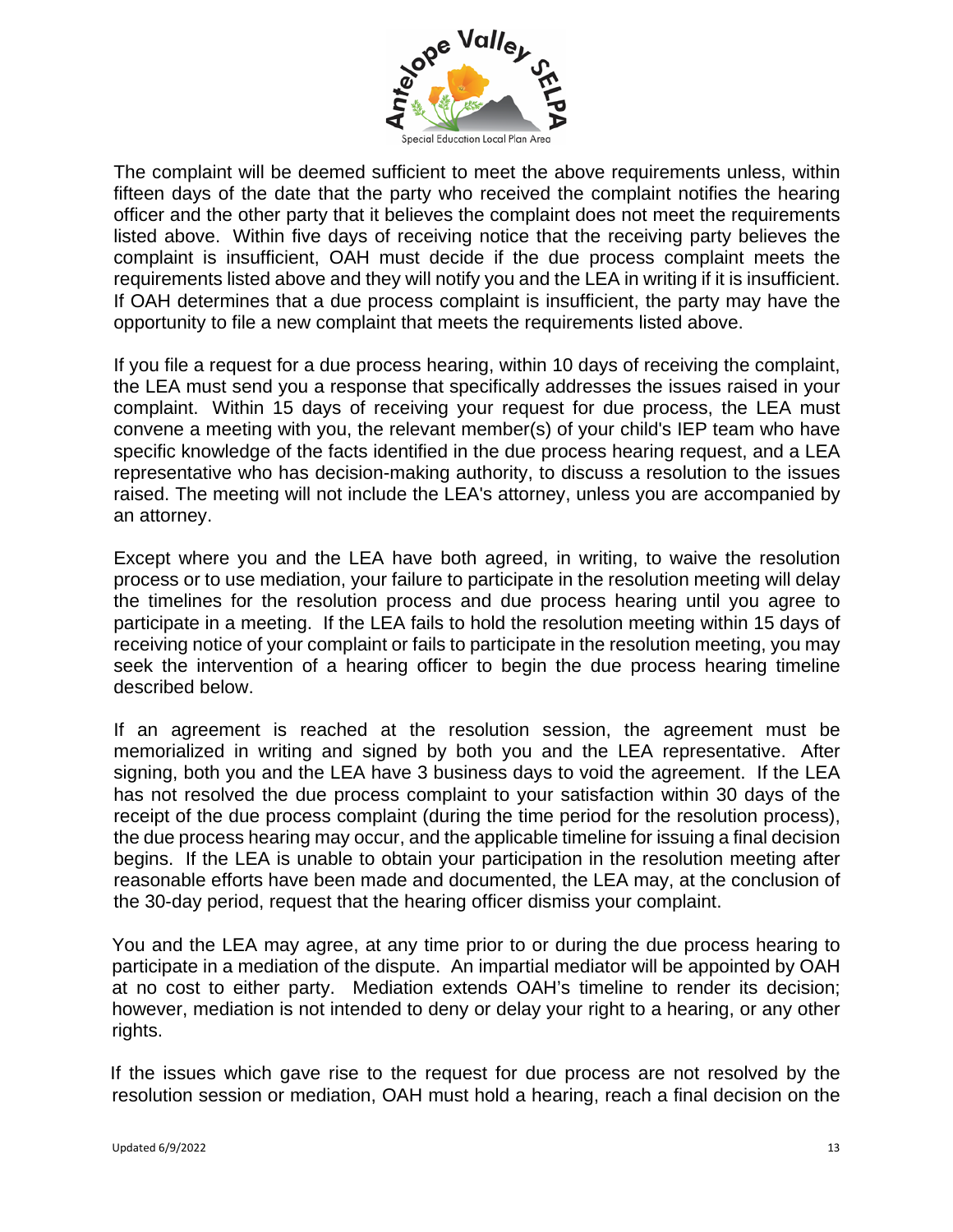

issues in the case, and send a copy of the decision to the parties within 45 days of the expiration of the 30-day resolution period. The 45-day timeline for the decision may also start the day after one of the following events: (1) both parties agree in writing to waive the resolution meeting; (2) after either the mediation or resolution meeting starts, but before the end of the 30-day period, the parties agree in writing that no agreement is possible; or (3) if both parties agree in writing to continue the mediation at the end of the 30-day resolution period, but later, the parent or LEA withdraws from the mediation process.

The hearing must be held at a time and place that is reasonably convenient to the parties. The party requesting the hearing may not raise issues at the hearing that were not addressed in the due process complaint, unless the other party agrees.

Any party to a due process hearing has the right to: (1) a fair and impartial administrative hearing before a person knowledgeable in laws governing special education and administrative hearings; (2) be represented by an attorney or an individual with knowledge and training related to the problems of children and youth with disabilities; (3) present evidence, written arguments, and oral arguments; (4) confront, cross-examine, and require witnesses to be present; (5) obtain a written or at your option, electronic verbatim record of the hearing; (6) obtain written or at your option, electronic findings of fact and decisions, within 45 days after the expiration of the resolution session time period; (7) receive notice from the other party, at least ten days prior to the hearing, that it intends to be represented by an attorney; (8) be informed by the other party, at least 10 days prior to the hearing, of their issues and their proposed resolutions; (9) receive a copy of all documents, including assessments completed by that date and recommendations, and a list of witnesses and their general area of testimony at least 5 business days before the hearing; and (10) prohibit the introduction of any evidence, including assessments and recommendations based on the assessment(s), at the hearing that has not been disclosed to that party at least 5 business days before the hearing; (11) have an interpreter provided; and (12) request an extension of the hearing timeline for good cause. Parents involved in hearings must be given the right to: (1) have his/her child present at the hearing; (2) have the hearing open to the public; and (3) have the record of the hearing and findings of fact and decisions provided at no cost.

# *What if the due process complaint raises a procedural violation of the IDEA?*

A hearing officer's decision on whether your child received a FAPE must be based on evidence and arguments that directly relate to FAPE.

In matters alleging a procedural violation (such as "an incomplete IEP Team"), a hearing officer may find that your child did not receive FAPE only if the procedural violations:

- 1. Interfered with your child's right to a FAPE;
- 2. Significantly interfered with your opportunity to participate in the decision-making process regarding the provision of a FAPE to your child; **or**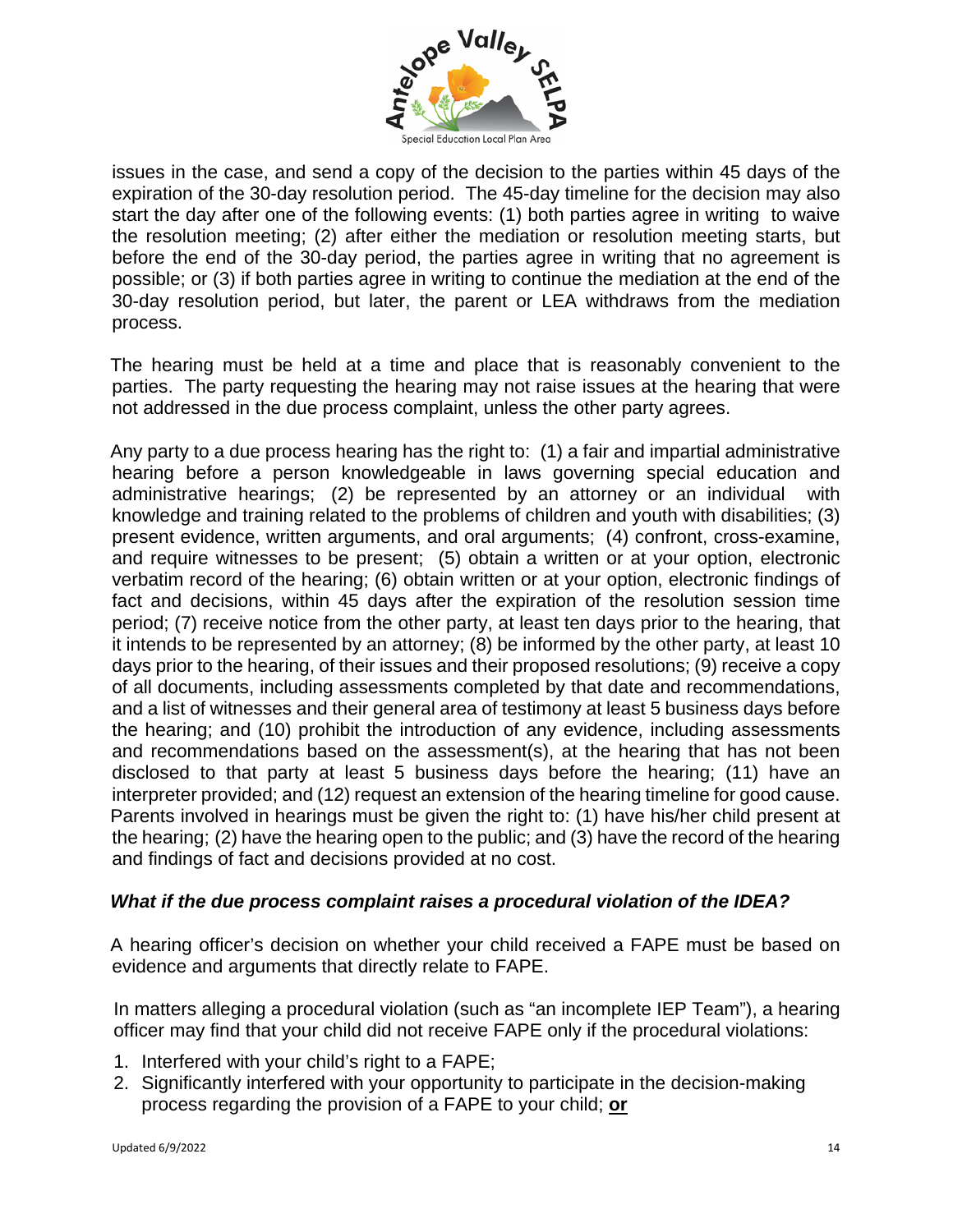

3. Caused your child to be deprived of an educational benefit.

The provisions described above do not prevent a hearing officer from ordering a school district to comply with the requirements in the procedural requirements of the IDEA, or preclude you from filing another due process complaint on an issue separate from a due process complaint already filed.

# *What if I disagree with the results of a due process hearing?*

The hearing decision is final and binding on both parties. Either party may appeal the decision by filing an appeal in the appropriate court. In a civil action, the records and transcription of the administrative proceedings will be filed with the court. The court may hear additional evidence at the request of either party and must base its decision on the preponderance of the evidence. This appeal must be made within ninety (90) days after the date of the decision of the Administrative Law Judge.

# *Where will my child be placed during the pendency of a due process hearing?*

Once a request for due process is received by the LEA, during the resolution process time period, and while waiting for the decision of any impartial due process hearing or court proceeding, the child must remain in his or her current educational placement, unless the parent and the LEA agree otherwise.

If your request for due process involves an application for initial admission to public school, your child, with your consent, must be placed in the general public school program until the completion of all such proceedings.

If your request for due process involves an application for initial services for a child who received services pursuant to an individual family services plan ("IFSP"), and has turned 3, the LEA is not required to provide the IFSP services that your child had been receiving. If your child is found eligible for special education services from the LEA, and you consent for your child to receive special education services for the first time, then, pending the outcome of the due process proceedings, the LEA must provide those special education and related services that are not in dispute (those which you and the LEA both agree upon).

If your child has been placed in an interim alternative educational setting ("IAES"), he or she will remain in the IAES for a maximum of 45 school days pending the due process hearing, or until the expiration of the time period for the IAES, whichever occurs first.

#### *Under what circumstances could my attorneys' fees be reimbursed to me?*

A court, in its discretion, may order that a LEA pay reasonable attorneys' fees to the parent of a child with disabilities if the parent prevails at a due process hearing.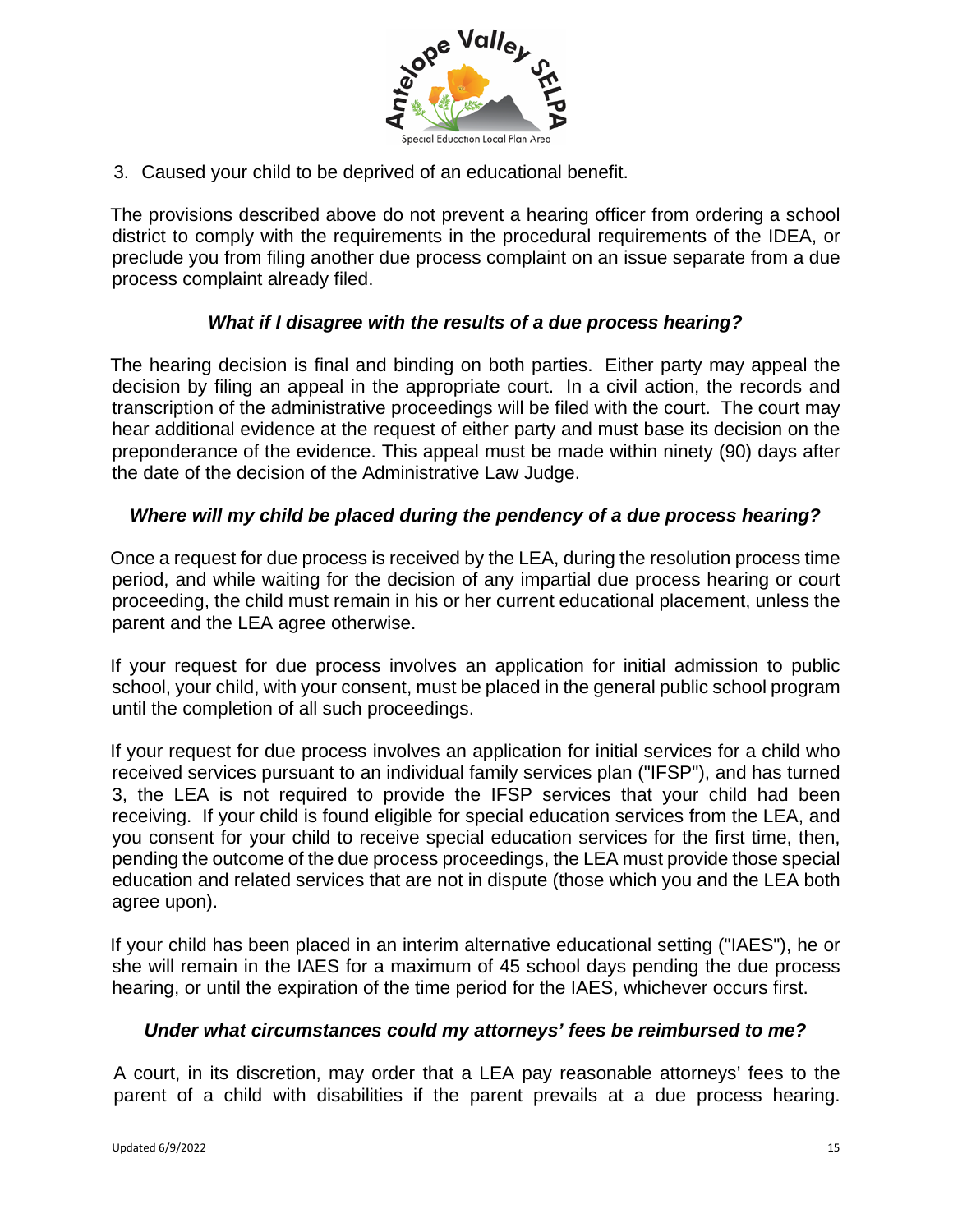

Additionally, the LEA may be awarded attorneys' fees against the attorney of a parent who files a complaint or subsequent cause of action that is frivolous, unreasonable, or without foundation, or who continued to litigate after the litigation clearly became frivolous, unreasonable, or without foundation. The LEA may also be entitled to attorneys' fees against the attorney of a parent, or against the parent, if the parent's complaint or subsequent cause of action was presented for any improper purposes, such as to harass, to cause unnecessary delay, or to needlessly increase the cost of litigation.

A court may reduce the amount of attorneys' fees if: (1) the parent has unreasonably delayed the proceedings; (2) the fees unreasonably exceed the prevailing hourly rate in the community; (3) the time spent and legal services were excessive; (4) or the parent's attorney did not provide the LEA with an appropriate due process complaint. However, the court may not reduce fees if the court finds that the LEA unreasonably delayed the final resolution of the action or proceeding, or there was a violation under the procedural safeguards provisions of the IDEA.

A parent may not obtain additional attorneys' fees or costs incurred after the rejection or failure to respond within 10 days to an offer of settlement that is made by the LEA, at any time more than 10 days before the hearing or court action, if the hearing officer or court finds that the relief finally obtained by the parents is not more favorable to the parents than the LEA's offer of settlement. Despite these restrictions, an award of attorneys' fees and related costs may be made to a parent if you prevail and the court determines you were substantially justified in rejecting the settlement offer.

Attorneys' fees may not be awarded to an attorney for attendance at an IEP team meeting unless the meeting has been convened as a result of an administrative proceeding, or a judicial action. A resolution meeting is not considered a meeting convened as a result of an administrative hearing or court action, and also is not considered an administrative hearing or court action for purposes of the attorneys' fees provisions.

# *What are my child's rights when the LEA is contemplating disciplining him/her?*

School personnel may consider any unique circumstances on a case-by-case basis when determining whether a change in placement is appropriate for a child with a disability. School personnel may remove a child with a disability who violates a code of student conduct from his or her placement to an appropriate interim alternative educational setting (IAES), another setting, or suspension, for up to 10 consecutive school days (to the extent those alternatives are applied to children without disabilities) and for additional removals of not more than 10 consecutive school days in one school year for separate incidents of misconduct, so long as those removals do not constitute a change in placement.

A "change in placement" occurs if: the removal is for more than 10 consecutive school days, or the child has been subjected to a series of removals that constitute a pattern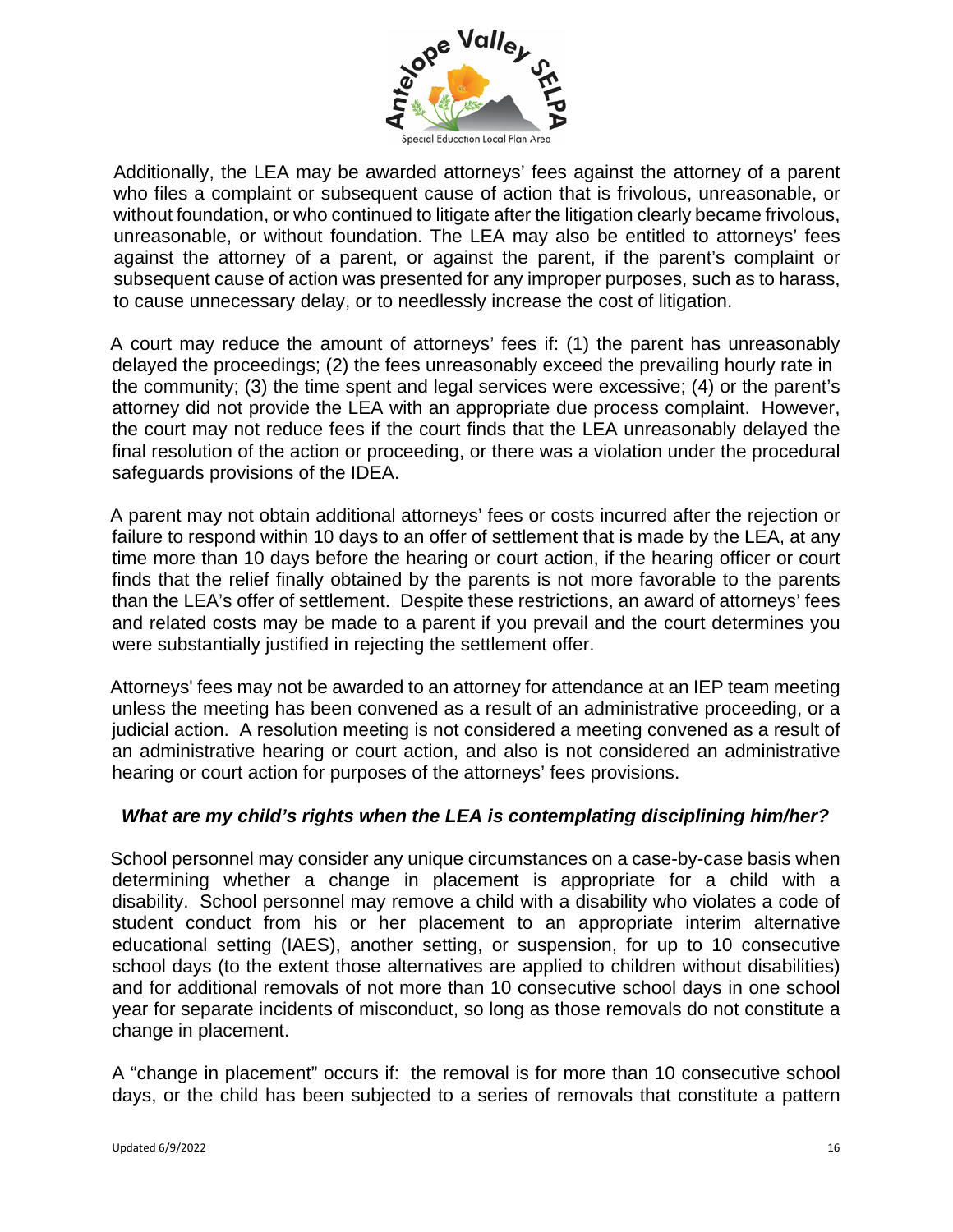

because : (1) the series of removals total more than 10 school days in a school year; (2) the child's behavior is substantially similar to the child's behavior in previous incidents resulting in the series of removals; and (3) additional factors such as the length of each removal, total amount of time the child is removed, and the proximity of the removals to one another. The LEA determines on a case by case basis whether a pattern of removals is a change in placement.

If a child with disabilities is removed from his/her placement due to a violation of the code of student conduct for a period in excess of 10 consecutive school days, or 10 cumulative days when such suspensions constitute a change in placement, the LEA must hold an IEP team meeting to determine whether the behavior subject to discipline was a manifestation of your child's disability. This meeting will be held within 10 school days of the decision to change the child's placement. The IEP team will determine whether the conduct in question was: (1) caused by, or had a direct and substantial relationship to, your child's disability; or (2) the direct result of the LEA's failure to implement the child's IEP.

If the LEA, parent, and relevant members of the IEP team determine that the conduct was a manifestation of the child's disability, the IEP team must either: (1) conduct a functional behavioral assessment, unless one had been conducted prior to the child's behavior that resulted in a change of placement, and implement a behavior intervention plan; or (2) review any existing behavioral intervention plan and modify it as necessary. In addition to one of the above options, the IEP team must also return the child to the placement from which he or she was removed, unless the parent and LEA agree otherwise in modifying the behavior intervention plan.

If the team determines that the conduct was not a manifestation of the child's disability, the school personnel may apply the disciplinary procedures in the same manner and for the same duration as the procedures would be applied to children without disabilities. A child with a disability must continue to receive educational services, so as to enable him or her to continue to participate in the general education curriculum, although in another setting, and to progress toward meeting his or her IEP goals. The child's IEP team will determine the appropriate services and setting for those services. As appropriate, the child must also receive a functional behavioral assessment and behavior intervention services and modifications designed to ensure the behavior violation does not recur.

Parents have the right to appeal a decision to suspend or expel special education students or the decision of whether the child's conduct was a manifestation of his or her disability, by filing a due process complaint. When an appeal has been requested by either the parent or the LEA relating to the disciplinary placement of a child or the results of the manifestation determination meeting, the state shall arrange for an expedited hearing, which shall occur within 20 school days of the date the hearing is requested and shall result in a determination within 10 school days after the hearing. Your child is entitled to a stay put placement during appeals; however, if your child is placed in an IAES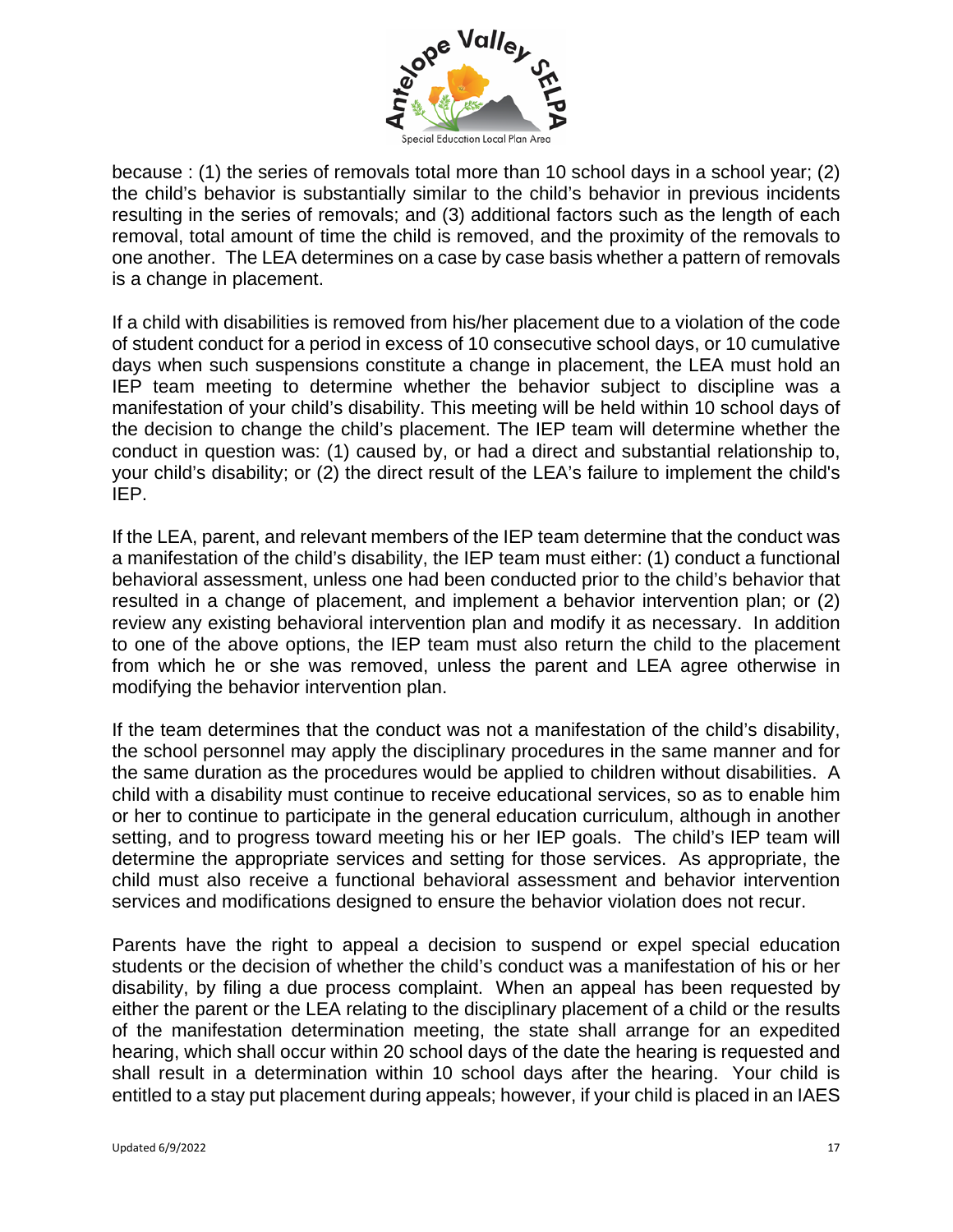

for 45 school days, placement will remain in that setting pending the decision by the hearing officer or until the expiration of the time period of the suspension, whichever occurs first.

If an evaluation of the child is requested when disciplinary action is pending, the evaluation shall be conducted in an expedited manner. Pending such an evaluation, the child shall remain in an educational setting determined by school authorities.

A child who has not previously been determined to be eligible for special education and related services may assert any of the protections provided under the IDEA if the LEA had knowledge that the child was a child with a disability before the occurrence of the behavior that caused disciplinary action. Knowledge shall be deemed if: (1) the parent expressed in writing to supervisory or administrative personnel of the school district, or the teacher of the child, that the child was in need of special education and related services; (2) the parent had requested an evaluation of the child; or (3) school personnel had expressed to the Special Education Director of the LEA or to other supervisory personnel specific concerns about a pattern of behavior demonstrated by the child. The LEA is not deemed to have knowledge if the parent has not allowed an evaluation of the child or has refused special education services or the child has been evaluated and it was determined that the child was not eligible for services. If the LEA did not have knowledge of the disability, the child will not receive the due process protections of the IDEA.

School officials are not prohibited by special education laws from reporting a crime committed by your child to appropriate authorities. An LEA reporting a crime committed by a child with a disability must ensure that copies of the child's special education and disciplinary records are transmitted for consideration by the appropriate authorities, but only to the extent permitted by FERPA.

# *What are the procedures when my child is subject to placement in an interim alternative educational setting?*

Under special circumstances, regardless of whether the child's behavior was a manifestation of his or her disability, school personnel may remove a student to an IAES for a period not to exceed 45 school days when a child has committed one of the following offenses at school, on school premises or at a school function under the jurisdiction of a state or LEA: (1) carried or possesses a weapon; (2) knowingly possessed or used illegal drugs, or sold or solicited the sale of controlled substances; (3) inflicted serious bodily injury upon another person. If the LEA has not already done so, after placing the child in a 45 school day IAES, the LEA shall conduct a functional behavioral assessment and implement a behavioral intervention plan (if one has not already been implemented). If such a plan is already in place, the IEP team shall consider its modification. The IAES shall be affirmed by the IEP team if it will enable the child to continue to participate in the general curriculum and to receive those services and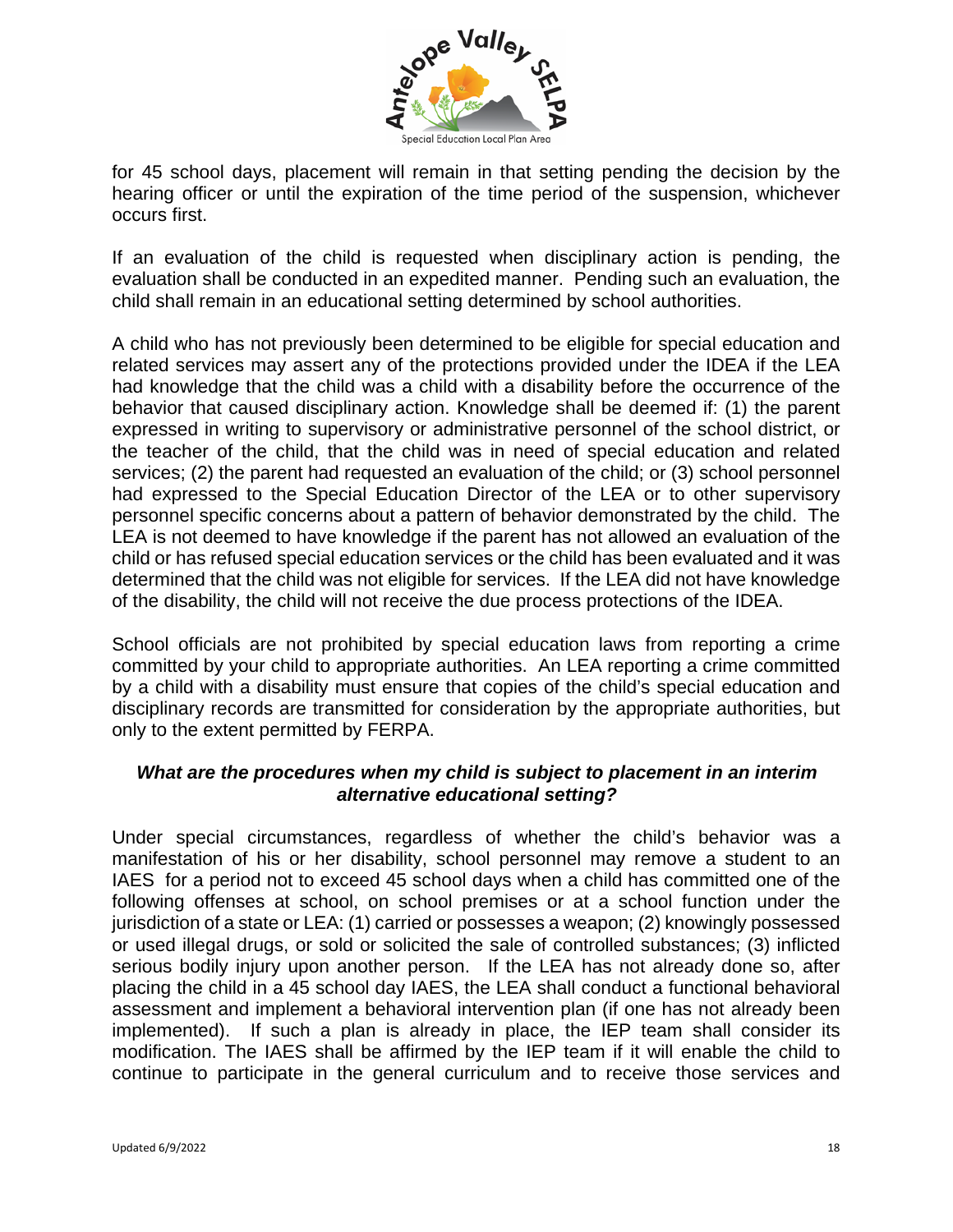

modifications, including those described in the child's current IEP, to meet the goals set out in the IEP and provide the modifications to address the offending behavior.

Under federal law, a hearing officer may return a child with a disability to the placement from which the child was removed. The hearing officer may also order a change of placement to an appropriate IAES for not more than 45 school days, if the hearing officer determines that maintaining the current placement of such child is substantially likely to result in injury to the child or to others.

# *What are the State Special Schools?*

The State Special Schools provide services to students who are deaf, hard of hearing, blind, visually impaired, or deaf-blind at each of its three facilities: the California Schools for the Deaf in Fremont and Riverside and at the California School for the Blind in Fremont. Residential and day school programs are offered to students from infancy to age 21 at both State Schools for the Deaf and from ages 5 through 21 at the California School for the Blind. The State Special Schools also offer assessment services and technical assistance. For more information about the State Special Schools, please visit the California Department of Education Web site at [http://www.cde.ca.gov/sp/ss/,](http://www.cde.ca.gov/sp/ss/) ask for more information from the members of your child's IEP team or contact the SELPA Director.

# *What are the rules relating to my decision to unilaterally place my child in a private school?*

The IDEA does not require an LEA to pay for the cost of education, including special education and related services, for your child with a disability at a private school or facility if the LEA made a FAPE available to your child and you choose to place the child in a private school or facility. However, the school district where the private school is located must include your child in the population whose needs are addressed under the IDEA provisions regarding children who have been placed by their parents in a private school under 34 CFR §§300.131 through 300.144.

The reimbursement to a parent for placement of a child in a private school or agency may be ordered by a hearing officer or court when it is determined that the LEA did not provide a FAPE to the child in a timely manner prior to the enrollment and that the private placement is appropriate. Reimbursement may be reduced if, at the most recent IEP team meeting prior to removing the child from public school, the parent failed to inform the LEA that they were rejecting the proposed placement and of their intent to place their child in a private school at public expense, or if the parent failed to provide that information in writing to the LEA at least 10 business days prior to the removal of the child from public school. Reimbursement may also be reduced if, prior to the removal of the child from public school, the LEA informed the parent of its intent to evaluate the child, and parent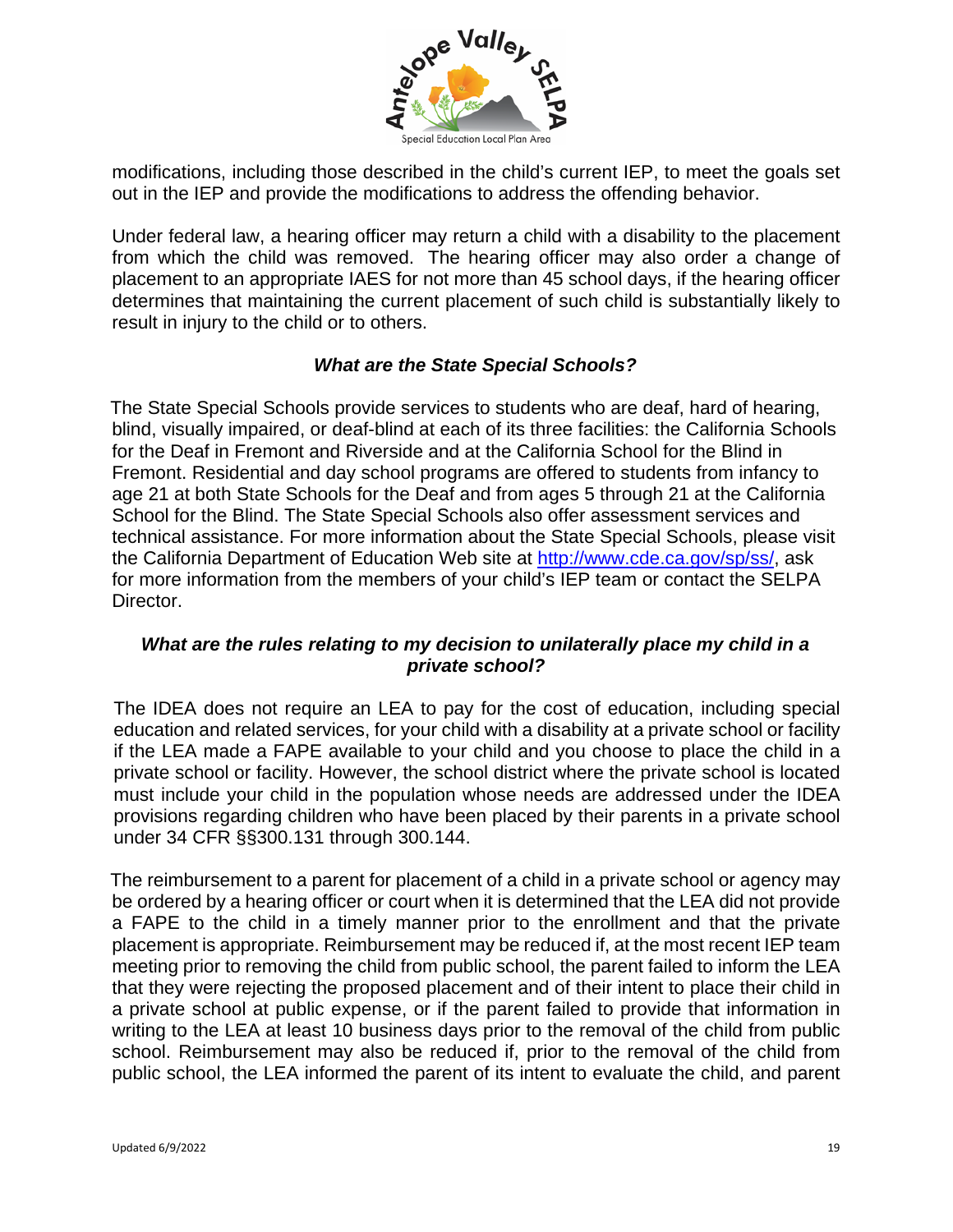

refused to permit or did not make the child available for the evaluation. Reimbursement may also be reduced if a court finds that your actions were unreasonable.

Reimbursement cannot be reduced if the LEA prevented the parent from giving notice; the parent had not received notice of the requirements to provide notice to the LEA as described above; or if compliance with the notice requirement would likely result in the physical harm to the child. The cost of reimbursement may or may not be reduced, at the discretion of the court or hearing officer, if the parent is not literate or cannot write in English, or compliance with the notice requirement would likely result in serious emotional harm to the child.

#### *Under what circumstances will a surrogate parent be appointed for a child?*

In order to protect the rights of a child, within 30 days of the LEA's determination that a child is in need of a surrogate parent, the LEA will appoint a surrogate parent for a child if:

- 1. The child has been made a dependent or ward of the court, the court has specifically limited the right of the parent or guardian to make educational decisions for the child, *and* the child has no responsible parent or guardian to represent him or her; or
- 2. The child is not a ward or dependent of the court *and* no parent or guardian can be located, *or* there is no caretaker of the child *or* the child is an unaccompanied homeless youth.

In determining who will act as a surrogate for a child, the LEA will consider a relative caretaker, foster parent, or court appointed special advocate, if any of the individuals exist, otherwise it will appoint a person of its choice.

The surrogate parent will be an individual with knowledge and skills to adequately represent the child. The surrogate must meet the child at least once and, unless such a person is unavailable, should be culturally sensitive to the child. The surrogate parent shall represent the child in matters relating to identification, assessment, instructional planning and development, educational placement, reviewing and revising the IEP, and in all other matters relating to the provision of a FAPE to the child, including the provision of written consent to the IEP for non-emergency medical services, mental health treatment services and occupational or physical therapy services.

Persons with a conflict of interest in representing the child shall not be appointed as a surrogate parent. Conflicts exist if the surrogate parent is an employee of the LEA involved in the education or care of the child, or a foster care provider who derives his/her primary source of income from the care of this child or other children. When no such conflict exists, foster care providers, retired teachers, social workers, and probation officers may all serve as surrogates. In the case of an unaccompanied homeless youth,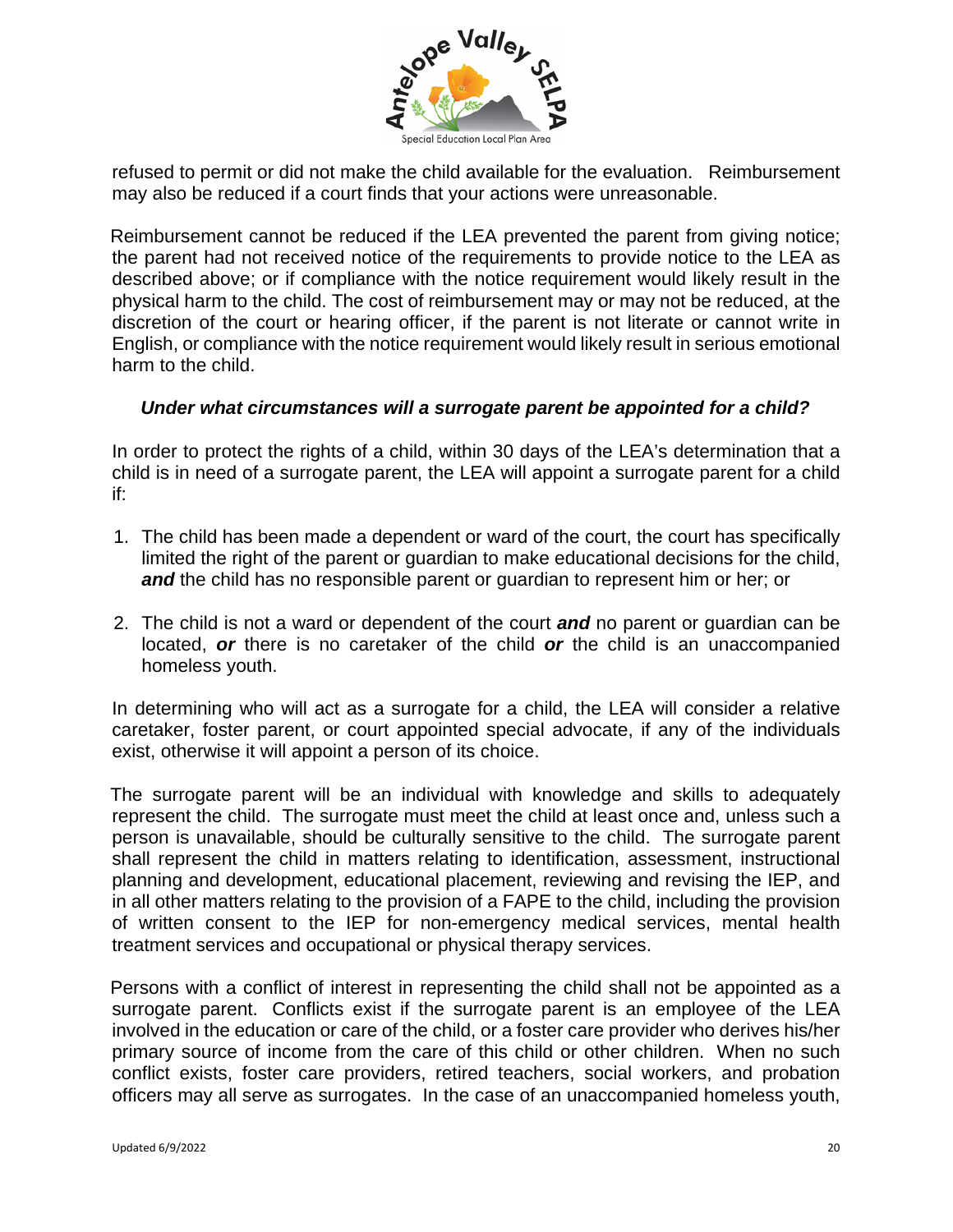

staff from emergency and transitional shelters, independent living programs, and street outreach programs may be appointed as temporary surrogates without regard to the conflicts described above, only until such time as another surrogate parent who meets the requirements described above can be found.

Alternatively, the surrogate parent can be appointed by the judge overseeing the child's care (as opposed to the LEA) provided that the surrogate parent meets the requirements described above.

#### *Why am I asked to provide consent to bill California Medi-Cal & a release or exchange of information for health-related Special Education and Related Services?*

Through the Medi-Cal Local Educational Agency (LEA) Billing Option, this LEA may submit claims to California Medi-Cal for covered services provided to Medi-Cal eligible children enrolled in special education programs. The Medi-Cal LEA program is a way for school districts and/or Counties of Education Offices (COEs) to receive federal funds to help pay for health-related special education and related services, but only if you choose to provide your written consent.

The information below describes certain rights and protections available to you under IDEA. This notification must be provided to you before an LEA may ask you to provide your consent to access your child's Medi-Cal benefits for the first time, and on an annual basis thereafter.

You need to know that:

- You may refuse to sign the section of the IEP regarding Medi-Cal consent.
- Information about your child and family is strictly confidential.
- Your rights are preserved under Title 34 Code of Federal Regulations 300.154; Family Education Rights Privacy Act of 1974, Title 20 of the United States Code, Section 1232 (g), Title 34 Code of Federal Regulations, Section 99.
- This consent is good for one year unless you withdraw your consent before that time. It can be renewed annually at the IEP meeting.

Your consent is voluntary and can be revoked at any time. If you do revoke consent, the revocation is not retroactive (i.e., it does not negate any billing that occurred after consent was given and before it was revoked).

Your consent must specify the personally identifiable information (for example, records or information about the services that may be provided to your child), the purpose of the disclosure (for example, billing for special education and related services), and the agency to which your LEA may disclose the information (for example, Medi-Cal). Your consent must also include a statement specifying that you understand and agree that your child's LEA may use your or your child's public benefits or insurance, for example,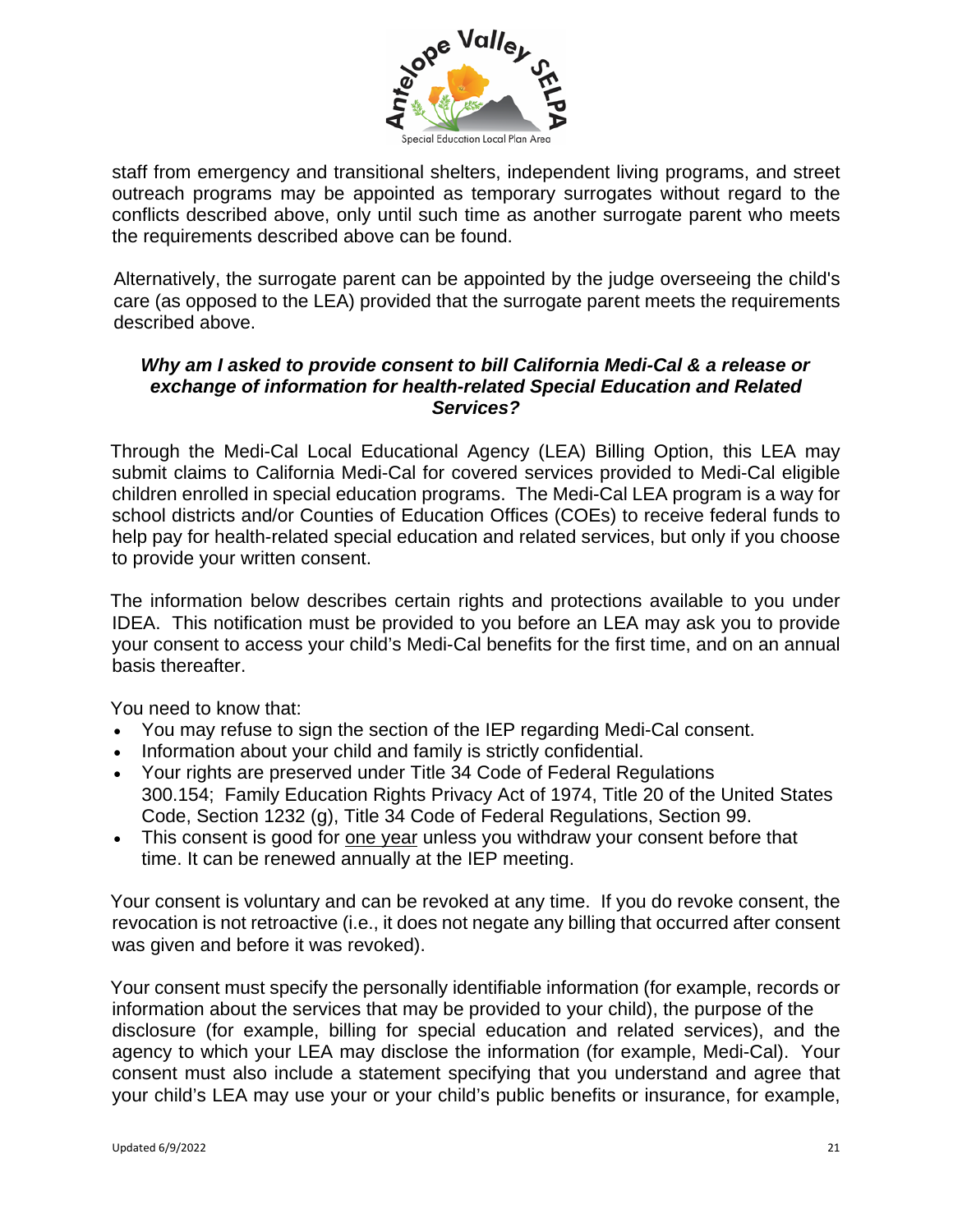

Medi-Cal, to pay for special education and related services under the IDEA. The LEA will obtain this consent by obtaining your signature on the Medi-Cal billing statement section of the IEP.

Your consent **will not** result in denial or limitation of community-based services provided outside the school. If you refuse to consent for the LEA to access California Medi-Cal to pay for health-related special education and/or related services, the LEA must still ensure that all required special education and related services are provided at no cost to you.

Furthermore, as a public agency, an LEA may access parents' public benefits or insurance to pay for related services required under Part B of the IDEA, for a FAPE. For related services required to provide FAPE to an eligible student, the LEA:

- **May not** require parents to sign up for or enroll in public benefits or insurance programs (Medi-Cal) in order for their child to receive FAPE under Part B of the IDEA (34 CFR 300.154 [d][2][i]).
- **May not** require parents to incur an out-of-pocket expense such as the payment of a deductible or co-pay amount incurred in filing a claim for services and reimbursement through Medi-Cal. However, the LEA may pay the cost, such as a co-pay, that you otherwise would be required to pay (34 CFR 300.154[d][2][ii]).
- **May not** use a student's benefits under Medi-Cal if that use would:
	- Decrease available lifetime coverage or any other insured benefit.
	- Result in the family paying for services that would otherwise be covered by the public benefits or insurance program (Medi-Cal) and are required for the child outside of the time the child is in school.
	- Increase premiums or lead to the discontinuation of public benefits or insurance (Medi-Cal).
	- Risk loss of eligibility for home and community-based waivers, based on aggregate health related expenditures (34 CFR 300.154[d][2][iii][A-D]).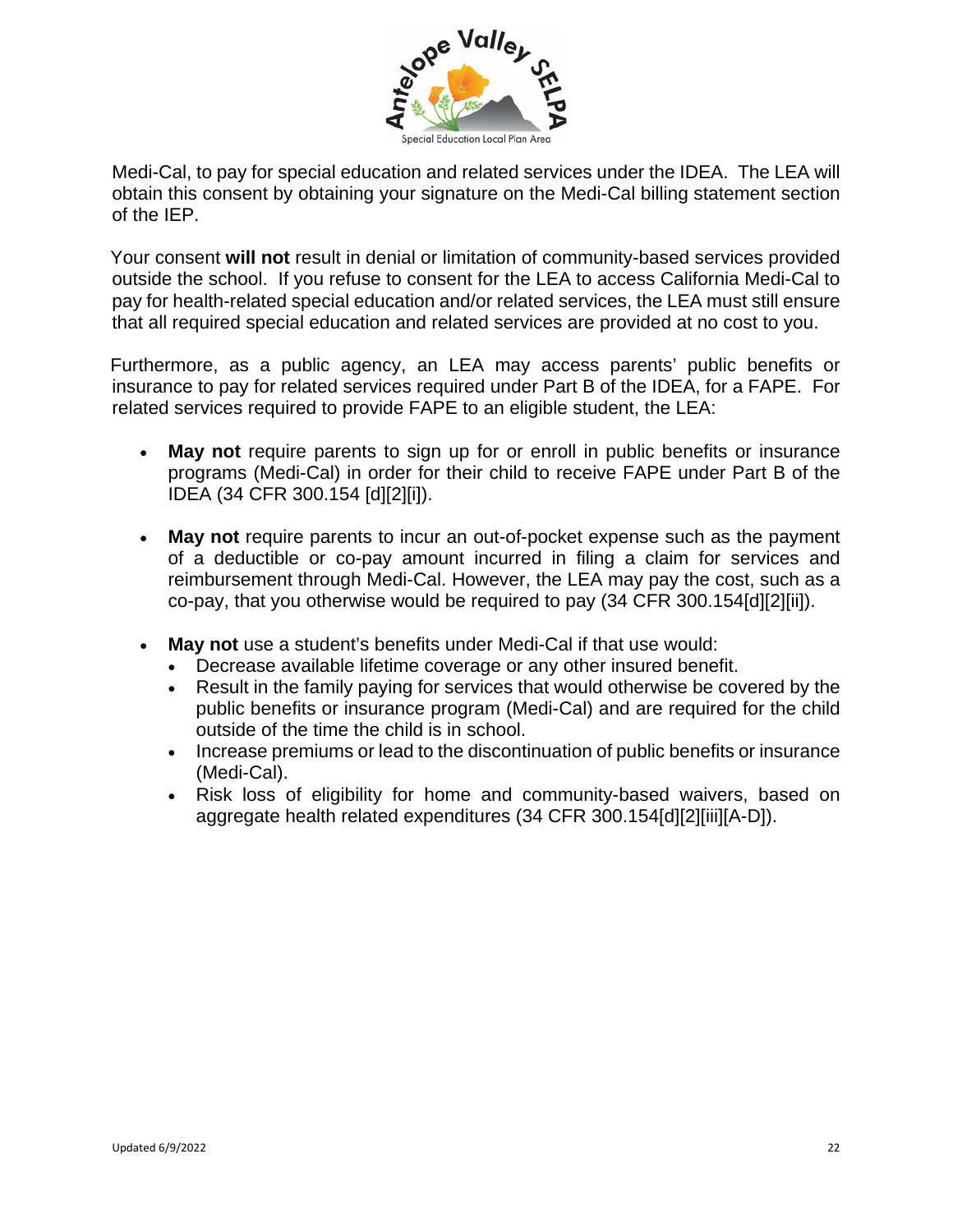

# **Compliance Officers**

Kimberlee Shaw Acton-Agua Dulce Unified School District 32248 N. Crown Valley Rd. Acton, CA 93510 P: (661) 269-5999 F: (661) 269-0849

Lisa Schutt Antelope Valley Union High School District 176 Holston Drive Lancaster, CA 93535 P: (661) 729-2321 F: (661) 949-3247

Annette Rego Eastside Union School District 45006 N. 30<sup>th</sup> Street, East Lancaster, CA 93535 P: (661) 952-1224 F: (661) 952-1232

Michi Knight Gorman School District P. O. Box 104 Gorman, CA 93243 P: (661) 248-6441 F: (661) 248-6849

Lori Slaven Hughes-Elizabeth Lakes Union School District P. O. Box 530 Lake Hughes, CA 93532 P: (661) 724-1231 F: (661) 724-1485

Timothy Allison Keppel Union School District 35118 82nd Street Littlerock, CA 93543 P: (661) 944-0805 F: (661) 944-3175

Charles Coleman/Mike Davis Lancaster School District 44711 N. Cedar Avenue Lancaster, CA 93534 P: (661) 948-4661 F: (661) 726-5466

Donna Campbell Palmdale School District 39139 10<sup>th</sup> Street, East Palmdale, CA 93550 P: (661) 947-7191 F: (661) 537-6157

Scott Brewer Westside Union School District  $41914$  50<sup>th</sup> Street, West Quartz Hill, CA 93536 P: (661) 722-0716 F: (661) 722-1046

Susan Andreas-Bervel Wilsona School District 18050 E. Avenue O Palmdale, CA 93591 P: (661) 264-2118 F: (661) 261-9348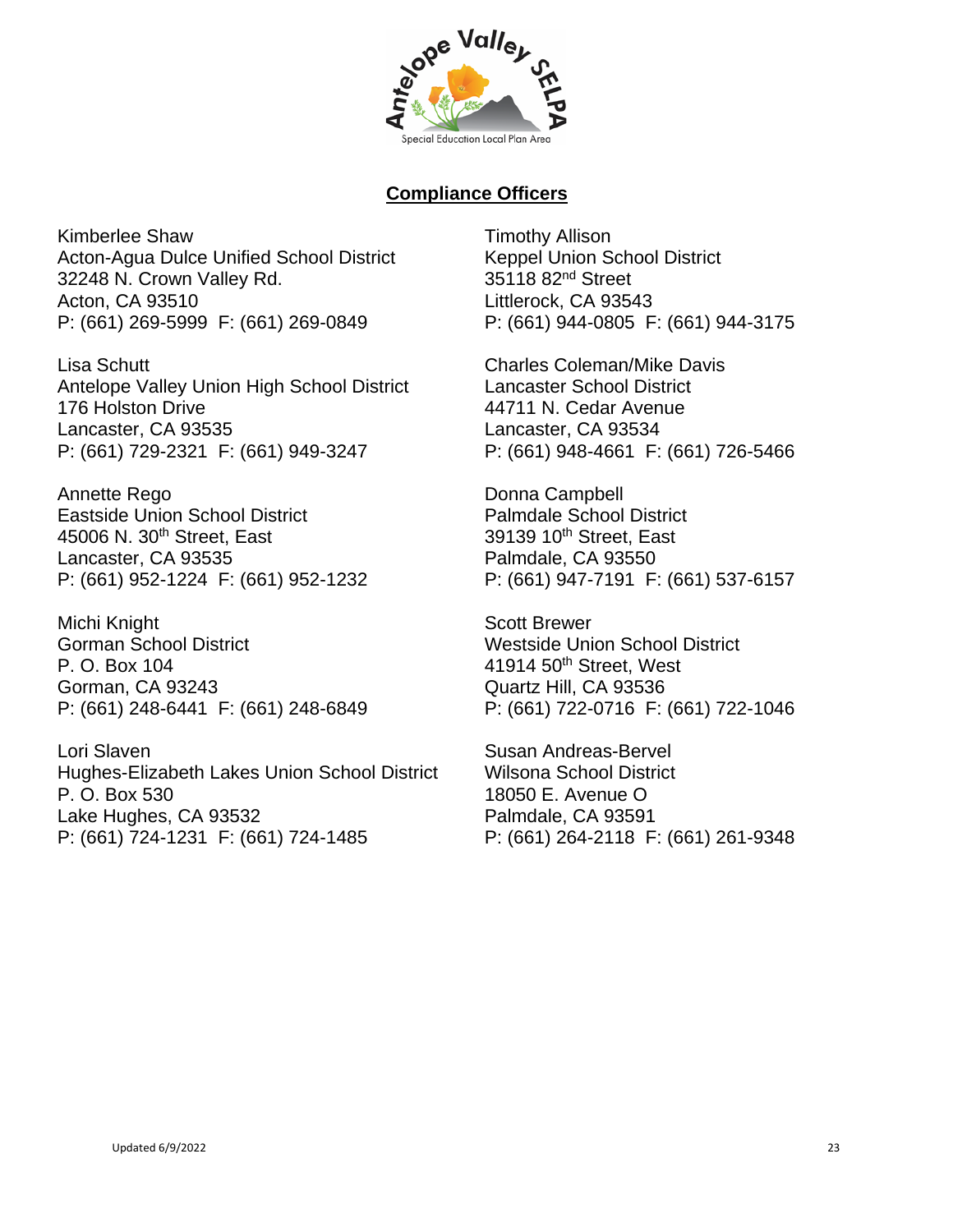

# **Custodians of Records**

Kimberlee Shaw Acton-Agua Dulce Unified School District 32248 N. Crown Valley Rd. Acton, CA 93510 P: (661) 269-5999 F: (661) 269-0849

Lisa Schutt Antelope Valley Union High School District 176 Holston Drive Lancaster, CA 93535 P: (661) 729-2321 F: (661) 949-3247

Annette Rego Eastside Union School District 45006 N. 30<sup>th</sup> Street, East Lancaster, CA 93535 P: (661) 952-1224 F: (661) 952-1232

Denise Saenz Gorman School District P. O. Box 104 Gorman, CA 93243 P: (661) 248-6441 F: (661) 248-6849

Lori Slaven Hughes-Elizabeth Lakes Union School District P. O. Box 530 Lake Hughes, CA 93532 P: (661) 724-1231 F: (661) 724-1485

Angelica Rodriguez Keppel Union School District 35118 82<sup>nd</sup> Street Littlerock, CA 93543 P: (661) 944-0805 F: (661) 944-3175

Kymberlee Cochran Lancaster School District 44711 N. Cedar Avenue Lancaster, CA 93534 P: (661) 948-4661 F: (661) 726-5466

Donna Campbell Palmdale School District 39139 10<sup>th</sup> Street, East Palmdale, CA 93550 P: (661) 947-7191 F: (661) 537-6157

Scott Brewer Westside Union School District 41914 50th Street, West Quartz Hill, CA 93536 P: (661) 722-0716 F: (661) 722-1046

Susan Andreas-Bervel Wilsona School District 18050 E. Avenue O Palmdale, CA 93591 P: (661) 264-2118 F: (661) 261-9348